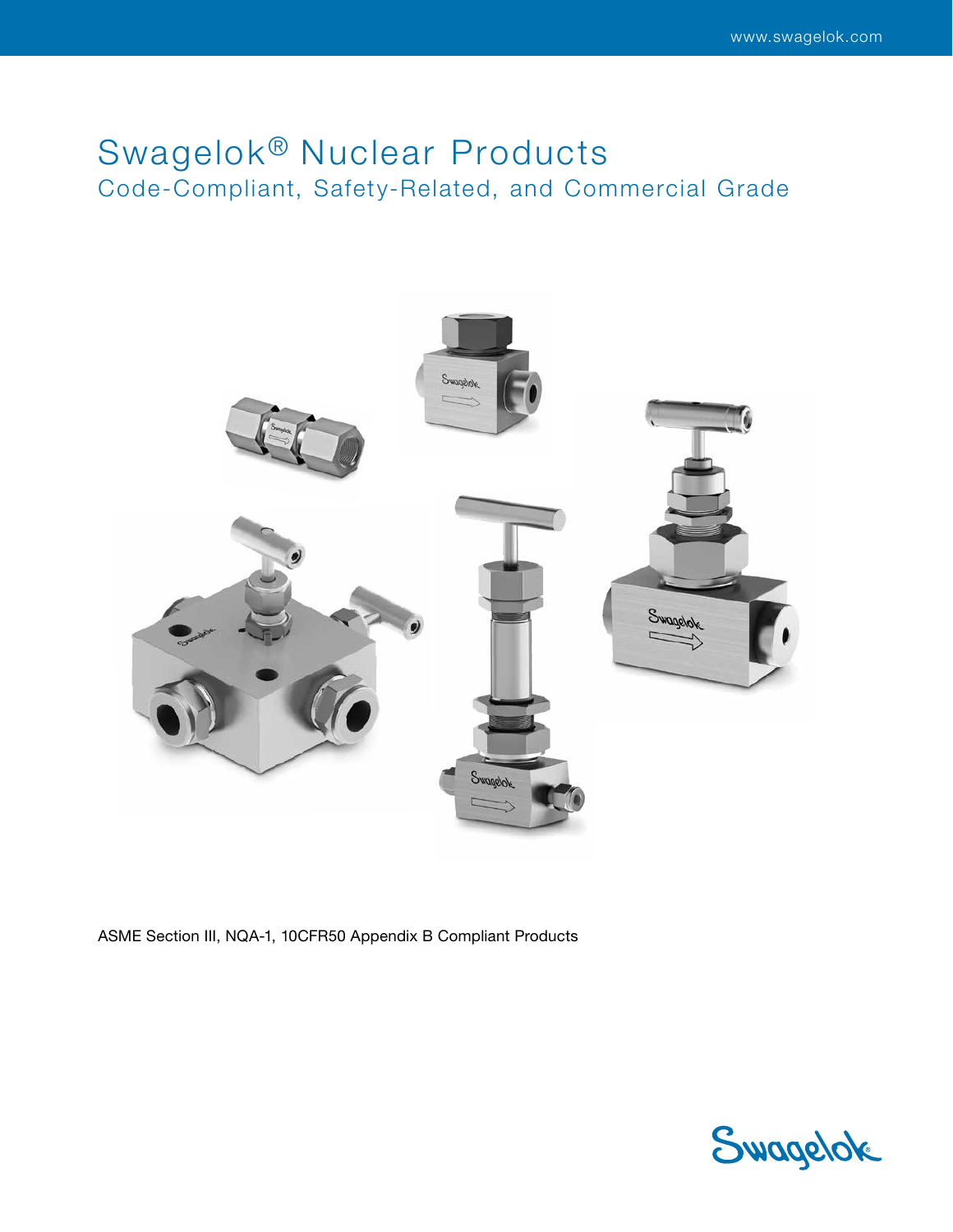### **Contents**

| How to Order Code-Compliant and                                                |
|--------------------------------------------------------------------------------|
|                                                                                |
| Swagelok Nuclear Products Available through                                    |
| Code-Compliant Products  2                                                     |
| Safety-Related Products  2                                                     |
| Commercial-Grade Products  2                                                   |
| Code-Compliant Valves Available 3                                              |
| <b>Code-Compliant 316 Stainless</b><br>Steel, ASME B16.34 Valves and Tubing  4 |
| <b>Code-Compliant and</b><br>Safety-Related Stainless Steel Fittings  5        |
| Safety-Related Stainless Steel Valves, Flanges,                                |
| Safety-Related Stainless Steel Valves  7                                       |
| <b>ASME B16.34 Valve Specifications</b>                                        |
| Union-Bonnet Needle Valves, N Series  8                                        |
| Bellows-Sealed Valves, UW Series<br>10                                         |
| Inline Check Valves, CP Series<br>12                                           |
| 2- and 5- Valve Manifolds, V Series  15                                        |

#### <span id="page-1-0"></span>How to Order Code-Compliant and Safety-Related Fittings

Step 1: Use the tables on pages [4](#page-3-1) through [7](#page-6-1) to determine if the fitting can be certified to the desired nuclear requirements.

Step 2: Provide a complete specification, in English, that includes all material requirements and quality assurance requirements to your authorized Swagelok sales and service representative.

Step 4: Your purchase order must document acceptance of any exceptions identified.

Please contact your authorized Swagelok representative with any questions.

#### <span id="page-1-1"></span>NuSource Statement

Swagelok has entered into an agreement with NuSource LLC, an accredited ASME N Certificate Holder, to allow NuSource to offer code-compliant and safety-related valves that are manufactured by Swagelok. NuSource is a supplier of custom engineered hardware solutions for the commercial nuclear industry.

# <span id="page-1-2"></span>Swagelok Nuclear Products Available through NuSource

#### <span id="page-1-3"></span>Code-Compliant Products

Code-compliant products are designed, fabricated, and tested in accordance with the requirements of Section III of the ASME Boiler and Pressure Vessel Code. Swagelok design specifications are available for many code valves.

ASME B16.34 is a widely accepted industry standard for code-compliant valves, and it addresses design, testing, and performance. Swagelok valves that comply with ASME B16.34 have these characteristics:

- Wall thicknesses of body and other pressure-containing components meet specified values for each pressure class and material of construction.
- Materials comply with ASME and ASTM standards for chemistry and mechanical properties.
- Bolting is ASTM grade bolting with maximum applied stress, as applicable.
- Internally loaded and blowout-proof stems enhance operator safety.
- Pressure testing is conducted for shell leakage at 1.5 times rated pressure and seat leakage at 1.1 times rated pressure.
- Valves are permanently marked with body material, operating pressure and temperature, and manufacturer name. Valves also are tagged.

Swagelok ASME B16.34 valves are listed in the table on page [4](#page-3-0) and detailed starting on page [8](#page-7-0). In addition to valves, a variety of stainless steel fittings, flanges, and tubing is available for code applications, as identified in the table on page [5](#page-4-0).

#### <span id="page-1-4"></span>Safety-Related Products

Safety-related products are designed, fabricated, and tested in accordance with the requirements of 10CFR50 Appendix B, 10CFR21, and NQA-1. These products are identified in the tables on pages [5](#page-4-1) through [7](#page-6-0).

#### <span id="page-1-5"></span>Commercial-Grade Products

Most Swagelok products can be used in commercial-grade applications within nuclear power plants. For these non-safety and non-code-compliant products, see our standard product catalogs for specifications and ordering information. Please note any special requirements when placing a request for quotation.

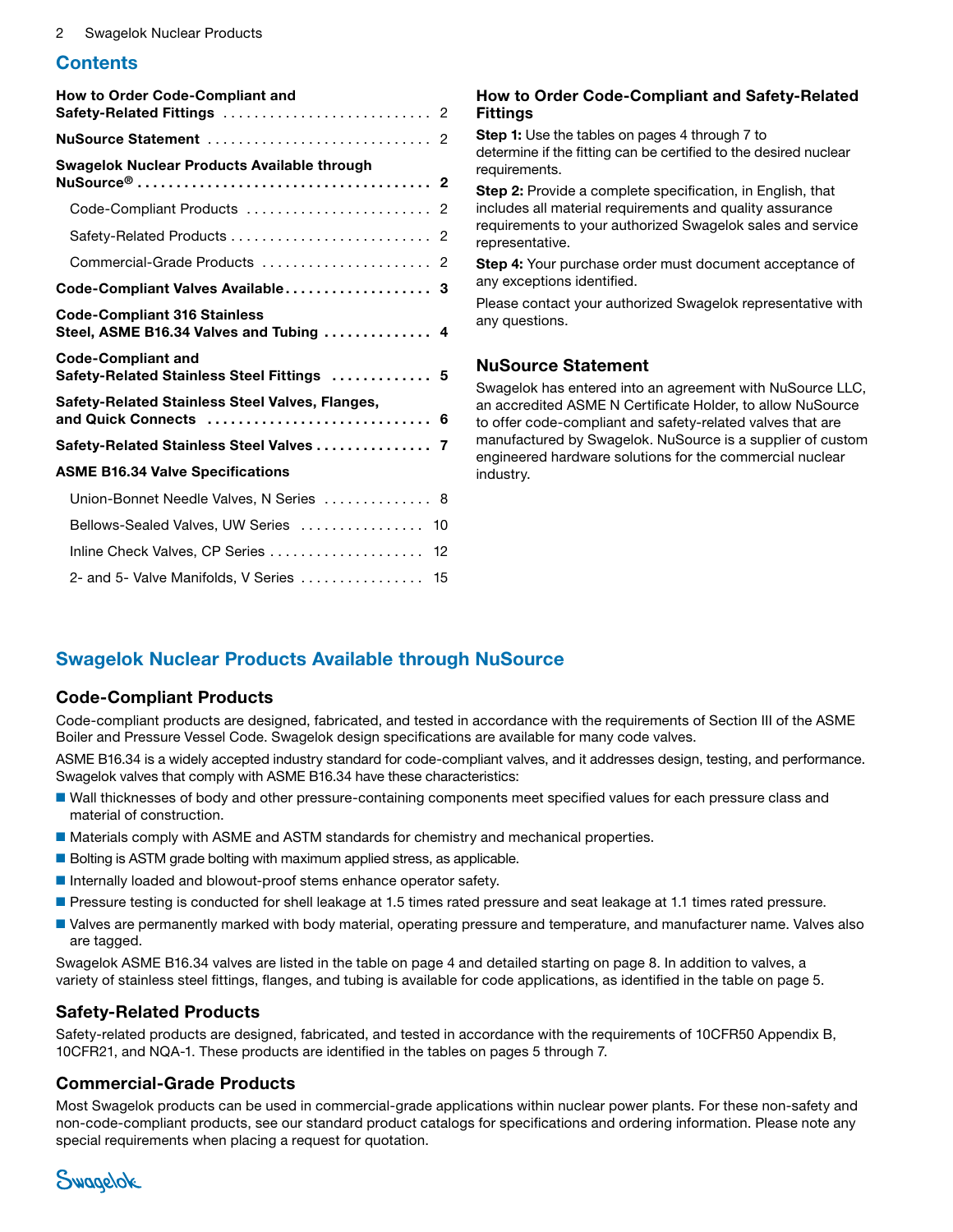# <span id="page-2-0"></span>Code-Compliant Valves Available

| <b>Ordering Number</b> | <b>Description</b>                                                                                      | <b>Pressure</b><br><b>Class</b> | <b>End Connection</b>                           |  |  |  |  |
|------------------------|---------------------------------------------------------------------------------------------------------|---------------------------------|-------------------------------------------------|--|--|--|--|
| SS-12HNRW16P-CCT       | Needle valve for Code applications, B16.34 compliant, not for shutoff service                           | 1679                            | 1 inch schedule 80 pipe<br>butt weld            |  |  |  |  |
| SS-12NBS12-A-CCT       | Angle pattern needle valve for Code applications, B16.34 compliant except end<br>connections            | 2200                            | 3/4 inch Swagelok tube<br>fitting               |  |  |  |  |
| SS-12NBS12-CCT         | Needle valve for Code applications, B16.34 compliant except end connections                             |                                 |                                                 |  |  |  |  |
| SS-12NBS6-CCT          | Needle valve for Code applications, B16.34 compliant except end connections                             | 2200                            | 3/8 inch Swagelok tube<br>fitting               |  |  |  |  |
| SS-12NBS8-CCT          | Needle valve for Code applications, B16.34 compliant except end connections                             | 2200                            | 1/2 inch Swagelok tube                          |  |  |  |  |
| SS-12NRS8-CCT          | Needle valve for Code applications, B16.34 compliant except end connections, not for<br>shutoff service | 2200                            | fitting                                         |  |  |  |  |
| SS-3HNBS4-CCT          | Needle valve for Code applications, Code Case N-757-1 compliant                                         | 1998                            | 1/4 inch Swagelok tube                          |  |  |  |  |
| SS-3NBS4-CCT           | Needle valve for Code applications, B16.34 compliant except end connections                             | 2200                            | fitting                                         |  |  |  |  |
| SS-3NRF2-CCT           | Needle valve for Code applications, B16.34 compliant, not for shutoff service                           | 1998                            | 1/8 inch pipe thread                            |  |  |  |  |
| SS-6HNBS6-CCT          | Needle valve for Code applications, Code Case N-757-1 compliant                                         | 1998                            | 3/8 inch Swagelok tube<br>fitting               |  |  |  |  |
| SS-6HNBS8-CCT          | Needle valve for Code applications, Code Case N-757-1 compliant                                         | 1998                            | 1/2 inch Swagelok tube<br>fitting               |  |  |  |  |
| SS-6HNBW6T-CCT         | Needle valve for Code applications, B16.34 compliant                                                    | 1734                            | 3/8 inch tube butt weld                         |  |  |  |  |
| SS-6HNRSW8P-CCT        | Needle valve for Code applications, Code Case N-757-1 compliant, not for shutoff service                | 1998                            | 1/2 inch schedule 80 pipe<br>socket weld        |  |  |  |  |
| SS-6NBF4-CCT           | Needle valve for seismic applications without Code design analysis, B16.34 compliant                    | 2200                            | 1/4 pipe thread                                 |  |  |  |  |
| SS-6NBSW8T-CCT         | Needle valve for Code applications, B16.34 compliant                                                    | 2200                            | 1/2 inch tube socket weld                       |  |  |  |  |
| SS-8CP4-1/3-CCT        | Inline check valve for Code application, B16.34 compliant                                               | 900                             | 1/2 inch pipe thread                            |  |  |  |  |
| SS-CHFS12-EP-1/3-CCT   | Inline check valve for Code applications, B16.34 compliant except end connections                       | 150                             |                                                 |  |  |  |  |
| SS-CHFS12-EP-1-CCT     | Inline check valve for Code applications, B16.34 compliant except end connections                       | 150                             | 3/4 inch Swagelok tube<br>fitting               |  |  |  |  |
| SS-CHFS12-EP-25-CCT    | Inline check valve for Code applications, B16.34 compliant except end connections                       | 150                             |                                                 |  |  |  |  |
| SS-CHFS8-EP-1/3-CCT    | Inline check valve for Code applications, B16.34 compliant except end connections                       | 150                             | 1/2 inch Swagelok tube                          |  |  |  |  |
| SS-CHFS8-EP-1-CCT      | Inline check valve for Code applications, B16.34 compliant except end connections                       | 150                             | fitting                                         |  |  |  |  |
| SS-H83PS6-CCT          | Two-way ball valve for Code applications                                                                | 900                             |                                                 |  |  |  |  |
| SS-H83XPS6-CCT         | Three-way ball valve for Code applications                                                              | 900                             | 3/8 inch Swagelok tube                          |  |  |  |  |
| SS-V2BFS6-CCT          | 2-valve manifold for Code applications, B16.34 compliant except end connections                         | 1800                            | fitting                                         |  |  |  |  |
| SS-VB5NBFS6-CCT        | 5-valve manifold for Code applications, B16.34 compliant except end connections                         | 1800                            |                                                 |  |  |  |  |
| SS-3HNRSW6T65-4-CTS    | Needle valve for Code applications, 4 inch tube stubs, B16.34 compliant                                 | 1515                            | 3/8 inch 0.065 inch wall<br>tube, socket welded |  |  |  |  |
| SS-6UW-BW6-T1-CUW      | Bellows sealed valve for Code applications, bonnet sniffer tube, Code Case N-757-1<br>compliant         | 1707                            | 3/8 inch tube butt weld                         |  |  |  |  |
| SS-6UW-CUW             | Bellows sealed valve for Code applications, B16.34 compliant except end connections                     | 1500                            |                                                 |  |  |  |  |
| SS-6UW-T1-CUW          | Bellows sealed valve for Code applications, bonnet sniffer tube, Code Case N-757-1<br>compliant         | 1679                            | 3/8 inch Swagelok tube<br>fitting               |  |  |  |  |
| SS-6UW-TJ6-4C-CTS-CUW  | Air actuated, bellows sealed valve for Code applications, 6 inch tube stubs, B16.34<br>compliant        | 1500                            | 3/8 inch 0.049 inch wall                        |  |  |  |  |
| SS-6UW-TJ6-4D-CTS-CUW  | Air actuated, bellows sealed valve for Code applications, 6 inch tube stubs, B16.34<br>compliant        | 1500                            | tube, butt welded                               |  |  |  |  |
| SS-6UW-TW4-T1-CUW      | Bellows sealed valve for Code applications, bonnet sniffer tube, Code Case N-757-1<br>compliant         | 1707                            | 1/4 inch tube butt weld                         |  |  |  |  |
| SS-12UAW-CUW           | Bellows sealed angle valve for Code applications, Code Case N-757-1 compliant                           | 871                             | 3/4 inch Swagelok tube<br>fitting               |  |  |  |  |

Additional configurations are available on request. Contact your authorized Swagelok representative for more information.

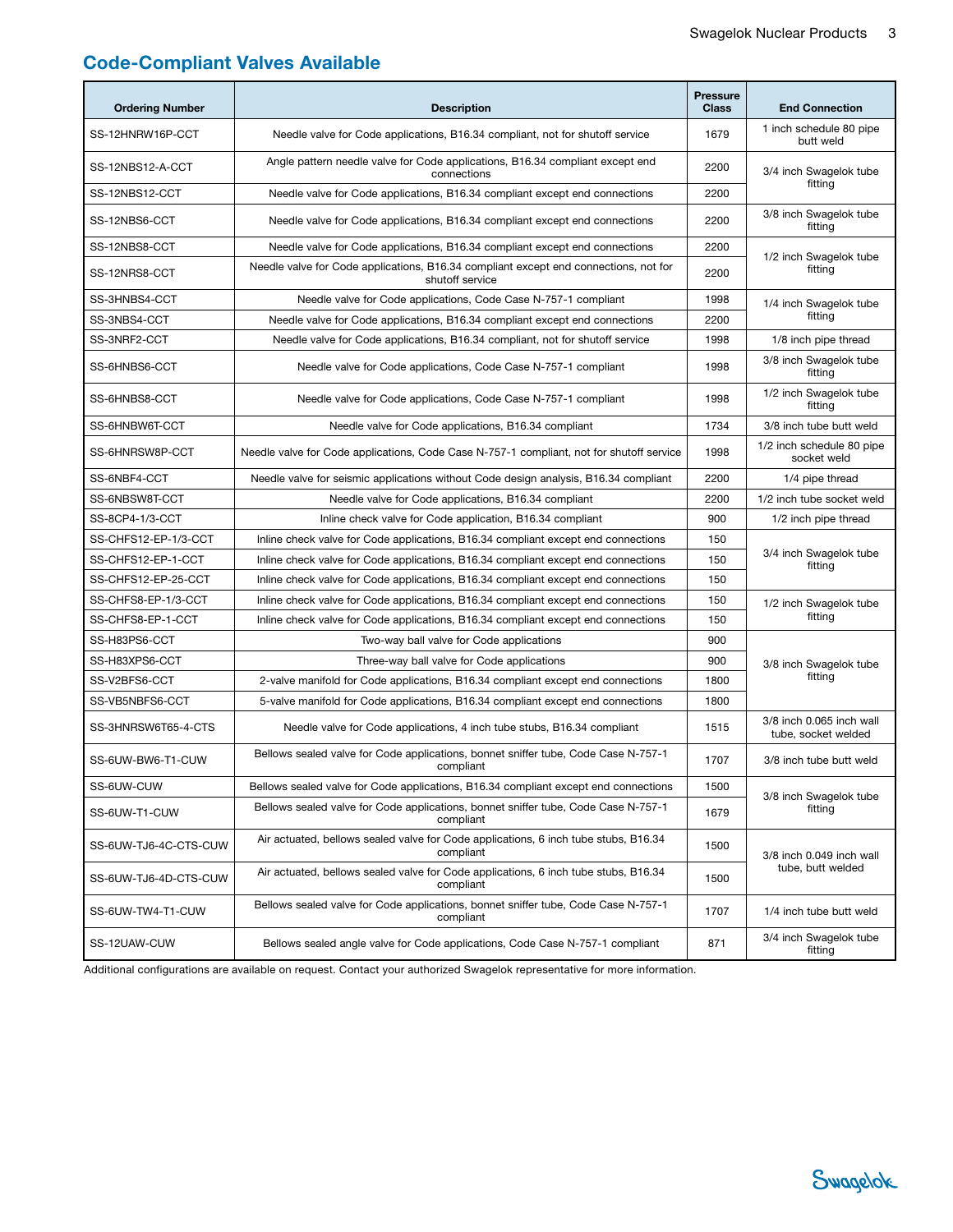# <span id="page-3-1"></span>Code-Compliant 316 Stainless Steel, ASME B16.34 Valves and Tubing

See How to Order, page [2](#page-1-0).

<span id="page-3-0"></span>

| <b>Valve Series</b><br><b>ASME Pressure Class</b>           | <b>N Series Union-Bonnet</b><br><b>Needle Valves</b><br><b>CL2200</b> | <b>UW Series Bellows-</b><br><b>Sealed Valves</b><br><b>CL1500</b> | <b>CP Series Inline</b><br><b>Check Valves</b><br><b>CL900</b> | <b>V Series Instrument</b><br><b>Manifolds</b><br><b>CL1800</b> | <b>Tubing, Seamless</b><br>Instrument<br>(Nuclear tubing must be<br>designated as Nuclear<br>Grade) |
|-------------------------------------------------------------|-----------------------------------------------------------------------|--------------------------------------------------------------------|----------------------------------------------------------------|-----------------------------------------------------------------|-----------------------------------------------------------------------------------------------------|
| See Page                                                    | 8                                                                     | 10                                                                 | 12                                                             | 15                                                              | <b>Stainless Steel Tubing,</b><br>MS-01-181, MS-01-107                                              |
| <b>Applicable Codes and Standards</b>                       |                                                                       |                                                                    |                                                                |                                                                 |                                                                                                     |
| NQA-1                                                       | ✓                                                                     | ✓                                                                  | ✓                                                              | ✓                                                               | ✓                                                                                                   |
| 10CFR50 / 21<br>(Safety-Related)                            | ✓                                                                     | ✓                                                                  | ✓                                                              | ✓                                                               | ✓                                                                                                   |
| HAF604 (China)                                              | ✓                                                                     | ✓                                                                  | ✓                                                              | ✓                                                               | ✓                                                                                                   |
| <b>ISO 9001</b>                                             | ✓                                                                     | ✓                                                                  | ✓                                                              | ✓                                                               | ✓                                                                                                   |
| <b>ASME III Class 1</b>                                     | ✓                                                                     | ✓                                                                  | ✓                                                              | ✓                                                               | ✓                                                                                                   |
| ASME III Class 2                                            | ✓                                                                     | ✓                                                                  | ✓                                                              | ✓                                                               | ✓                                                                                                   |
| ASME III Class 3                                            | ✓                                                                     | ✓                                                                  | ✓                                                              | ✓                                                               | ✓                                                                                                   |
| <b>N285 Class 1</b>                                         | ✓                                                                     | ✓                                                                  | ✓                                                              | ✓                                                               | ✓                                                                                                   |
| N285 Class 2                                                | ✓                                                                     | J                                                                  | ✓                                                              | ✓                                                               | ✓                                                                                                   |
| N285 Class 3                                                | ✓                                                                     | ✓                                                                  | ✓                                                              | ✓                                                               | ✓                                                                                                   |
| N285 Class 6                                                | ✓                                                                     | ✓                                                                  | ✓                                                              | ✓                                                               | ✓                                                                                                   |
| <b>ASME B16.34</b>                                          | ✓                                                                     | ✓                                                                  | ✓                                                              | ✓                                                               |                                                                                                     |
| <b>ASME B31.1</b>                                           | $\circled{1}$                                                         | ✓                                                                  | $^\copyright$                                                  | ✓                                                               |                                                                                                     |
| <b>ASME B31.3</b>                                           | (1)                                                                   | ✓                                                                  | ✓                                                              | ✓                                                               |                                                                                                     |
| PED-Sound Engineering<br>Practice                           | ✓                                                                     | ✓                                                                  | ✓                                                              | ✓                                                               | ✓                                                                                                   |
| <b>Standard Materials</b>                                   |                                                                       |                                                                    |                                                                |                                                                 |                                                                                                     |
| 316/316LSS                                                  | ✓                                                                     | ✓                                                                  | ✓                                                              | ✓                                                               | ✓                                                                                                   |
| <b>Standard End Connection Types and Sizes</b> <sup>3</sup> |                                                                       |                                                                    |                                                                |                                                                 |                                                                                                     |
| Swagelok Tube Fitting                                       | ✓                                                                     | ✓                                                                  |                                                                | ✓                                                               |                                                                                                     |
| <b>Tube Socket Weld</b>                                     | ✓                                                                     | ✓                                                                  |                                                                |                                                                 |                                                                                                     |
| Pipe Socket Weld                                            | ✓                                                                     | ✓                                                                  |                                                                |                                                                 |                                                                                                     |
| Female NPT                                                  | ✓                                                                     | ✓                                                                  | ✓                                                              | ✓                                                               |                                                                                                     |
| Fractional Sizes, in.                                       | $1/4$ to $3/4$                                                        | 3/8 and 3/4                                                        | 1/2                                                            | 3/8                                                             | $1/8$ to $20$                                                                                       |
| Metric Sizes, mm                                            |                                                                       | Contact your authorized Swagelok representative for metric sizes.  |                                                                |                                                                 | 3 to 500                                                                                            |

➀ Exception to ASME B31.1 and B31.3: 650°F (343°C) maximum temperature rating.

➁ Exception to ASME B31.3: Threaded joints not prevented from loosening. CP and CPA series 1/2 in. male NPT end wall required is 0.109 in. (2.77 mm) minimum.

➂ Valves with Swagelok tube fitting end connections can be certified to ASME Section III. Valves with socket weld, butt weld, and female NPT end connections can be certified to meet the requirements of ASME B16.34 and ASME Section III.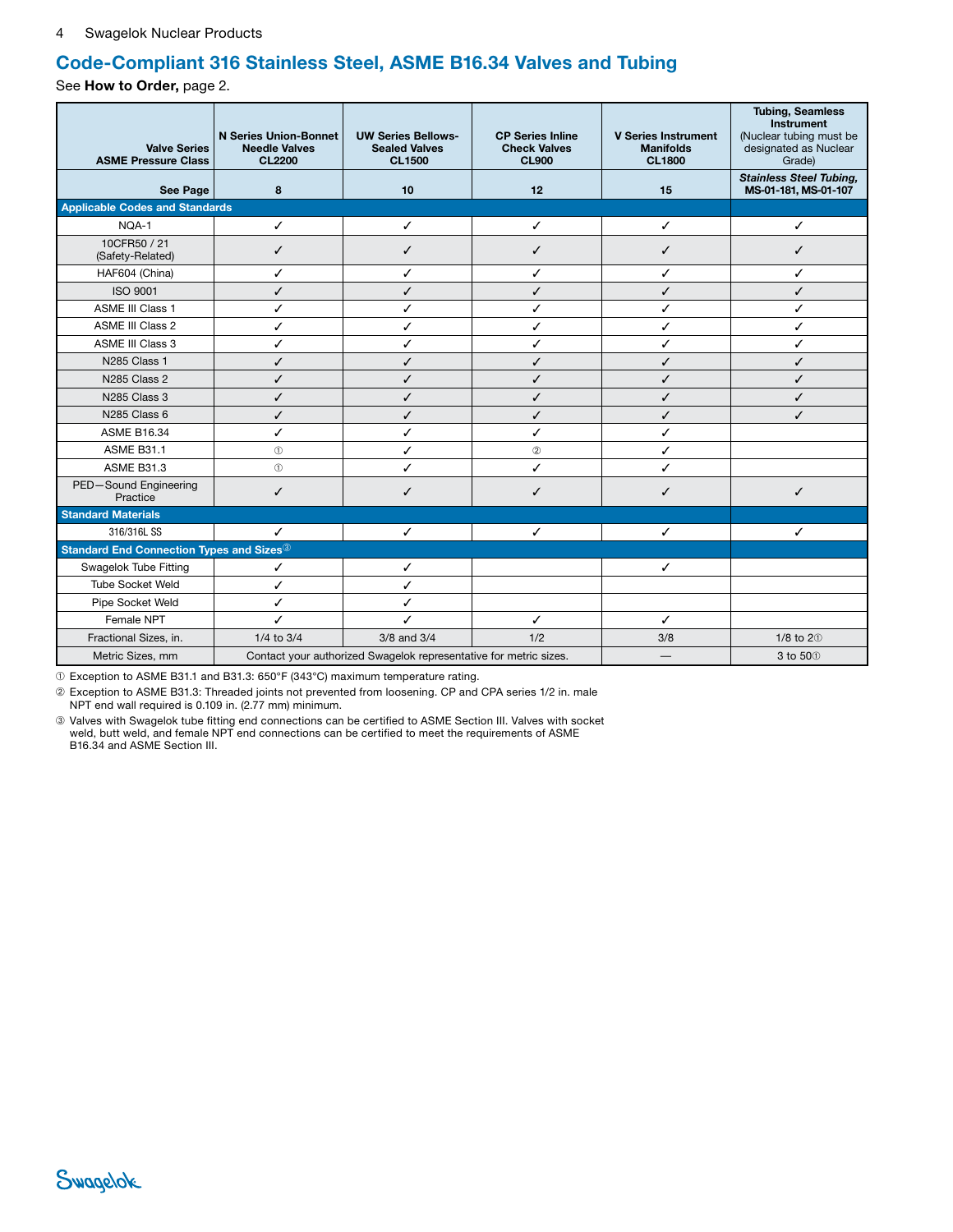# <span id="page-4-2"></span>Code-Compliant and Safety-Related Stainless Steel Fittings

See How to Order, page [2](#page-1-0).

<span id="page-4-1"></span><span id="page-4-0"></span>

| <b>Product</b>                                 | <b>Swagelok</b><br><b>Gaugeable Tube</b><br><b>Fittings</b>                | <b>Weld Fittings</b><br>(TSW,<br>PSW, Butt,<br><b>Weld Rings</b><br><b>Automatic)</b> |                                    | VCO <sup>®</sup> and<br><b>VCR<sup>®</sup> Face Seal</b><br><b>Fittings</b>                                                               | <b>Pipe Fittings</b>               | <b>Union Ball Joint</b> |  |
|------------------------------------------------|----------------------------------------------------------------------------|---------------------------------------------------------------------------------------|------------------------------------|-------------------------------------------------------------------------------------------------------------------------------------------|------------------------------------|-------------------------|--|
| <b>Swagelok Product</b><br>Catalog             | Gaugeable<br><b>Tube Fittings</b><br>and Adapter<br>Fittings,<br>MS-01-140 |                                                                                       | <b>Weld Fittings,</b><br>MS-01-149 | <b>VCO O-Ring</b><br><b>Face Seal</b><br>Fittings, MS-01-<br>28:<br><b>VCR Metal-</b><br><b>Gasket Face</b><br>Seal Fittings,<br>MS-01-24 | <b>Pipe Fittings,</b><br>MS-01-147 |                         |  |
| <b>Applicable Codes and Standards</b>          |                                                                            |                                                                                       |                                    |                                                                                                                                           |                                    |                         |  |
| NQA-1                                          | ✓                                                                          | ✓                                                                                     | ✓                                  | ✓                                                                                                                                         | ✓                                  | ✓                       |  |
| 10CFR50 / 21 (Safety-<br>Related)              | ✓                                                                          | ✓                                                                                     | ✓                                  | ✓                                                                                                                                         | ✓                                  | ✓                       |  |
| HAF604 (China)                                 | ✓                                                                          | ✓                                                                                     | ✓                                  | ✓                                                                                                                                         | ✓                                  | ✓                       |  |
| <b>ISO 9001</b>                                | ✓                                                                          | ✓                                                                                     | ✓                                  | ✓                                                                                                                                         | ✓                                  | ✓                       |  |
| Canadian Registration<br>(CRN)                 | ✓                                                                          | ✓                                                                                     |                                    | ✓                                                                                                                                         | ✓                                  | ✓                       |  |
| <b>ASME III Class 1</b>                        | ✓                                                                          | ✓                                                                                     | ✓                                  | ✓                                                                                                                                         | ✓                                  |                         |  |
| <b>ASME III Class 2</b>                        | ✓                                                                          | ✓                                                                                     | ✓                                  | ✓                                                                                                                                         | ✓                                  |                         |  |
| <b>ASME III Class 3</b>                        | ✓                                                                          | ✓                                                                                     | ✓                                  | ✓                                                                                                                                         | ✓                                  |                         |  |
| RCC-M Class 1                                  | $\circled{1}$                                                              | $\circled{1}$                                                                         | $\circled{1}$                      | $\circled{1}$                                                                                                                             | $\circled{1}$                      |                         |  |
| RCC-M Class 2                                  | $^{\circ}$                                                                 | $\circled{1}$                                                                         | $^{\circ}$                         | (1)                                                                                                                                       | (1)                                |                         |  |
| RCC-M Class 3                                  | $\circled{1}$                                                              | $\circled{1}$                                                                         | $\circled{1}$                      | $\odot$                                                                                                                                   | $\odot$                            |                         |  |
| N285 Class 1                                   | ✓                                                                          | ✓                                                                                     | ✓                                  | ✓                                                                                                                                         | ✓                                  |                         |  |
| N <sub>285</sub> Class <sub>2</sub>            | ✓                                                                          | ✓                                                                                     | ✓                                  | ✓                                                                                                                                         | ✓                                  |                         |  |
| N285 Class 3                                   | ✓                                                                          | ✓                                                                                     | ✓                                  | ✓                                                                                                                                         | ✓                                  |                         |  |
| N285 Class 6                                   | ✓                                                                          | ✓                                                                                     | J                                  | ✓                                                                                                                                         | ✓                                  | ✓                       |  |
| <b>ASME B31.1</b>                              | ✓                                                                          | ✓                                                                                     |                                    | ✓                                                                                                                                         |                                    |                         |  |
| <b>ASME B31.3</b>                              | ✓                                                                          | ✓                                                                                     |                                    | ✓                                                                                                                                         |                                    |                         |  |
| PED-Sound Engineering<br>Practice              | ✓                                                                          | ✓                                                                                     | ✓                                  | ✓                                                                                                                                         | ✓                                  | ✓                       |  |
| Intergraph Available                           | ✓                                                                          | ✓                                                                                     |                                    |                                                                                                                                           | ✓                                  |                         |  |
| <b>Standard Materials</b>                      |                                                                            |                                                                                       |                                    |                                                                                                                                           |                                    |                         |  |
| 316 / 316L SS                                  | ✓                                                                          | ✓                                                                                     |                                    | ✓                                                                                                                                         | ✓                                  | ✓                       |  |
| <b>Standard End Connection Types and Sizes</b> |                                                                            |                                                                                       |                                    |                                                                                                                                           |                                    |                         |  |
| Swagelok Tube Fitting                          | ✓                                                                          | ✓                                                                                     |                                    | ✓                                                                                                                                         | ✓                                  | ✓                       |  |
| <b>Tube Socket Weld</b>                        | ✓                                                                          | ✓                                                                                     |                                    | ✓                                                                                                                                         | ✓                                  | ✓                       |  |
| Pipe Socket Weld                               | ✓                                                                          | ✓                                                                                     |                                    | ✓                                                                                                                                         | ✓                                  | ✓                       |  |
| Female NPT                                     | ✓                                                                          | ✓                                                                                     |                                    | J                                                                                                                                         | J                                  | ✓                       |  |
| Fractional<br>Sizes, in.                       | 1/16 to $2^{\circledR}$                                                    | 1/8 to $2^{\circledR}$                                                                | $1/4$ to $1/2$                     | $1/8$ to 1                                                                                                                                | $1/16$ to 1                        | 1/8 to $2^{\circledS}$  |  |
| Metric<br>Sizes, mm                            | 2 to $50^\circ$                                                            | 6 to 18                                                                               |                                    |                                                                                                                                           |                                    |                         |  |

➀ There are known material differences between ASME and RCC-M for Swagelok 300 series stainless steel. Customers must accept noted exceptions.

➁ Other steel alloys and materials may be available. Contact your authorized Swagelok representative.

➂ Order silver-plated ferrules for over 1 in. / 25 mm Swagelok tube fitting end connections.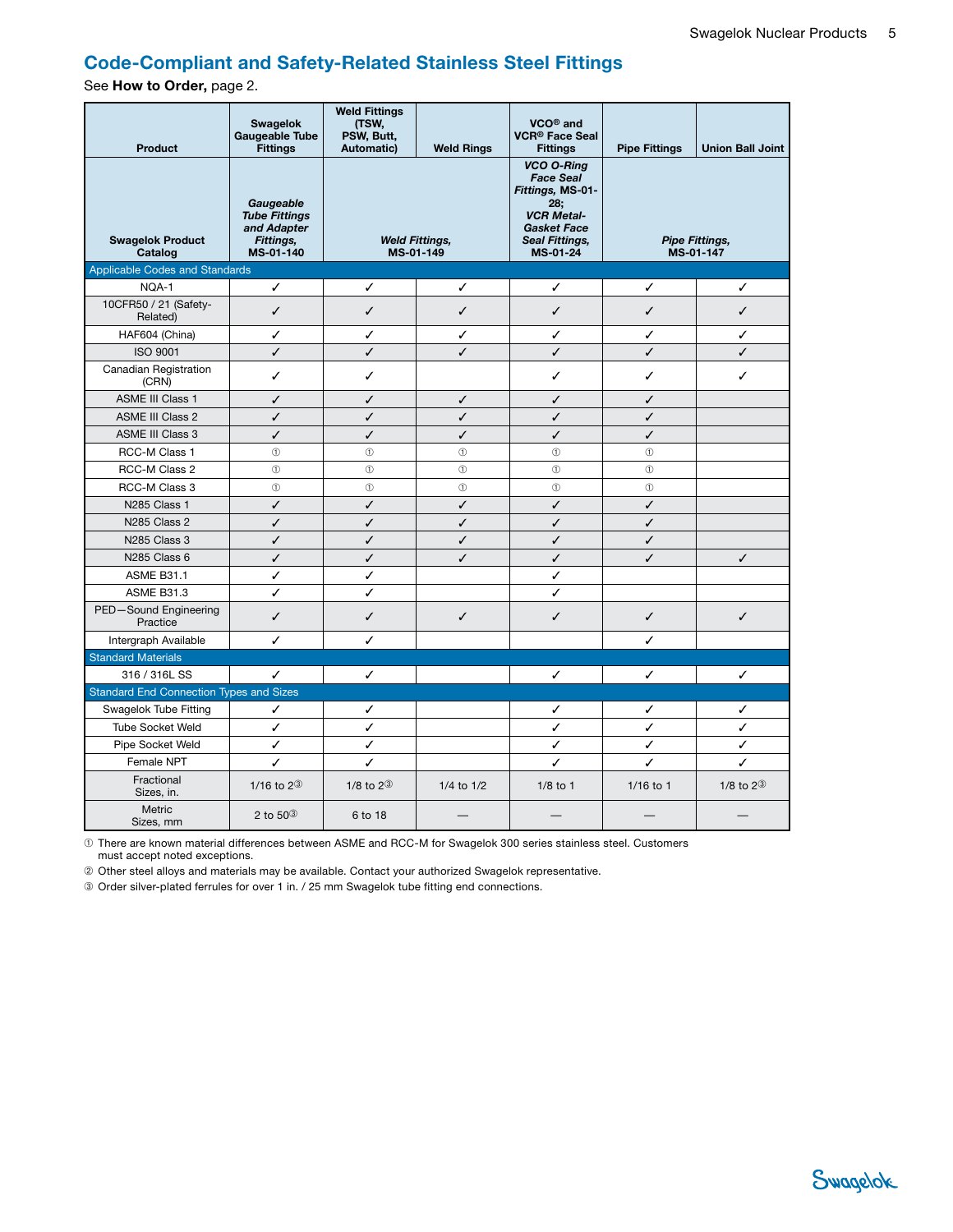### <span id="page-5-0"></span>Safety-Related Stainless Steel Valves, Flanges, and Quick-connects

See How to Order, page [2](#page-1-0).

| <b>Product</b>                                 | N and HN<br><b>Series</b><br>Severe-<br><b>Service</b><br>Union-<br><b>Bonnet</b><br><b>Needle</b><br><b>Valves</b> | <b>U</b> Series<br><b>Bellows-</b><br><b>Sealed</b><br><b>Valves</b> | 60 Series<br>General-<br><b>Purpose</b><br><b>Ball Valves</b> | Integral<br><b>Bonnet</b><br><b>Needle</b><br><b>Valves</b> | 50 Series<br><b>Lift Check</b><br><b>Valves</b> | C, CA, CP,<br><b>CPA Series</b><br><b>Check</b><br><b>Valves</b> | <b>V Series</b><br><b>Instrument</b><br><b>Manifolds</b> | Gauge<br><b>Valves</b> | <b>Flanges</b>          | Quick<br><b>Connects</b> | <b>FM Series</b><br>$Hose^@$                        |
|------------------------------------------------|---------------------------------------------------------------------------------------------------------------------|----------------------------------------------------------------------|---------------------------------------------------------------|-------------------------------------------------------------|-------------------------------------------------|------------------------------------------------------------------|----------------------------------------------------------|------------------------|-------------------------|--------------------------|-----------------------------------------------------|
| <b>Swagelok</b><br><b>Product</b><br>Catalog   | MS-01-168                                                                                                           | MS-01-38                                                             | MS-01-146                                                     | MS-01-164                                                   | MS-01-98                                        | MS-01-176                                                        | MS-01-178                                                | MS-01-52               | MS-02-200               | MS-01-138                | Hose and<br><b>Flexible</b><br>Tubing,<br>MS-01-180 |
| <b>Applicable Codes and Standards</b>          |                                                                                                                     |                                                                      |                                                               |                                                             |                                                 |                                                                  |                                                          |                        |                         |                          |                                                     |
| NQA-1                                          | ✓                                                                                                                   | ✓                                                                    | ✓                                                             | ✓                                                           | ✓                                               |                                                                  | ✓                                                        | ✓                      | ✓                       |                          | ✓                                                   |
| 10CFR50/<br>21 (Safety-<br>Related)            | ✓                                                                                                                   | ✓                                                                    | ✓                                                             | $\checkmark$                                                | ✓                                               | $\checkmark$                                                     | ✓                                                        | ✓                      | ✓                       |                          | ✓                                                   |
| <b>HAF604</b><br>(China)                       | ✓                                                                                                                   | ✓                                                                    | ✓                                                             | ✓                                                           | ✓                                               | ✓                                                                | $\checkmark$                                             | ✓                      | ✓                       |                          | ✓                                                   |
| <b>ISO 9001</b>                                | ✓                                                                                                                   | ✓                                                                    | ✓                                                             | ✓                                                           | ✓                                               | ✓                                                                | ✓                                                        | ✓                      | ✓                       | $\circledR$              | ✓                                                   |
| Canadian<br>Registration<br>(CRN)              | ✓                                                                                                                   | ✓                                                                    | ✓                                                             | ✓                                                           | ✓                                               | ✓                                                                | $\checkmark$                                             | ✓                      |                         |                          | ✓                                                   |
| N285 Class<br>6                                | ✓                                                                                                                   | ✓                                                                    | ✓                                                             | $\checkmark$                                                | ✓                                               | ✓                                                                | $\checkmark$                                             | ✓                      |                         |                          |                                                     |
| ASME QME-<br>1 <sup>0</sup>                    | $^\circledR$                                                                                                        | $^\circledR$                                                         |                                                               |                                                             |                                                 |                                                                  |                                                          |                        |                         |                          |                                                     |
| <b>ASME B31.1</b>                              | $^\circledR$                                                                                                        | ✓                                                                    | ✓                                                             | $^{\circledR}$                                              | $\circled{3}$                                   |                                                                  | ✓                                                        | $^{\circledR}$         |                         | ✓                        | ✓                                                   |
| ASME B31.3                                     | $\circled{3}$                                                                                                       | ✓                                                                    | ✓                                                             | $\circledS$                                                 | $\circled{3}$                                   |                                                                  | ✓                                                        | $\circledS$            |                         | ✓                        | ✓                                                   |
| $PED - CE$<br>Marked                           |                                                                                                                     |                                                                      | $^\circledR$                                                  |                                                             |                                                 |                                                                  |                                                          |                        |                         |                          |                                                     |
| PED-Sound<br>Engineering<br>Practice           | ✓                                                                                                                   | $\checkmark$                                                         | $^\circledR$                                                  | $\checkmark$                                                | ✓                                               | $\checkmark$                                                     | $\checkmark$                                             | $\checkmark$           |                         |                          |                                                     |
| Intergraph<br>Available                        | ✓                                                                                                                   | ✓                                                                    | ✓                                                             | $\checkmark$                                                | ✓                                               | ✓                                                                | $\checkmark$                                             |                        |                         |                          |                                                     |
| <b>Standard Materials</b>                      |                                                                                                                     |                                                                      |                                                               |                                                             |                                                 |                                                                  |                                                          |                        |                         |                          |                                                     |
| 316 / 316L<br>SS                               | ✓                                                                                                                   | $\checkmark$                                                         | ✓                                                             | ✓                                                           | ✓                                               | ✓                                                                | $\checkmark$                                             | ✓                      |                         |                          |                                                     |
| <b>Standard End Connection Types and Sizes</b> |                                                                                                                     |                                                                      |                                                               |                                                             |                                                 |                                                                  |                                                          |                        |                         |                          |                                                     |
| Swagelok<br><b>Tube Fitting</b>                | ✓                                                                                                                   | $\checkmark$                                                         | ✓                                                             | $\checkmark$                                                | ✓                                               | ✓                                                                |                                                          |                        | ✓                       | ✓                        | ✓                                                   |
| <b>Tube Socket</b><br>Weld                     | ✓                                                                                                                   | ✓                                                                    | ✓                                                             |                                                             | ✓                                               |                                                                  |                                                          |                        | ✓                       | ✓                        |                                                     |
| Pipe Socket<br>Weld                            | ✓                                                                                                                   | ✓                                                                    | ✓                                                             |                                                             | ✓                                               |                                                                  |                                                          |                        | ✓                       | ✓                        |                                                     |
| Female NPT                                     | ✓                                                                                                                   | ✓                                                                    | ✓                                                             | ✓                                                           | ✓                                               | ✓                                                                | $\checkmark$                                             | ✓                      | ✓                       | ✓                        | ✓                                                   |
| Fractional<br>Sizes, in.                       | $1/8$ to 1                                                                                                          | 1/4 to 3/4                                                           | 1/8 to $2^{\circledD}$                                        | $1/8$ to $3/4$                                              | 1/4 to 3/4                                      | $1/8$ to 1                                                       | 1/2                                                      | 1/2 to 3/4             | 1/16 to $2^{\circledR}$ | $1/8$ to 1               | $1/4$ to $2$                                        |
| Metric Sizes,<br>mm                            | 6 to 12                                                                                                             | 6 to 12                                                              | 6 to 25                                                       | 3 to 18                                                     | 6                                               | 6 to 25                                                          | $\overline{\phantom{0}}$                                 |                        | 2 to $50^\circ$         | 6 to 12                  | 6 to 50                                             |

➀ Applies only to active (actuated) valves; does not apply to manually operated valves.

➁ Contact your authorized Swagelok representative for information about models and actuators compliant with ASME QME-1.

➂ Exception to ASME B31.1 and B31.3: 1000°F (537°C) maximum temperature rating.

➃ Exception to ASME B31.1 107.1(d): Stem can be removed along with packing nut.

➄ Exception to ASME B31.3 307 2.2: Stem can be removed along with packing nut.

➅ 67 and 68 series valves are CE marked for PED. 62, 63, and 65 valves follow PED Sound Engineering Practice.

➆ Order silver-plated ferrules for over 1 in. / 25 mm Swagelok tube fitting end connections.

➇ QC Series Quick-connects only.

➈ Other Hose products are available. Contact your authorized Swagelok representative.

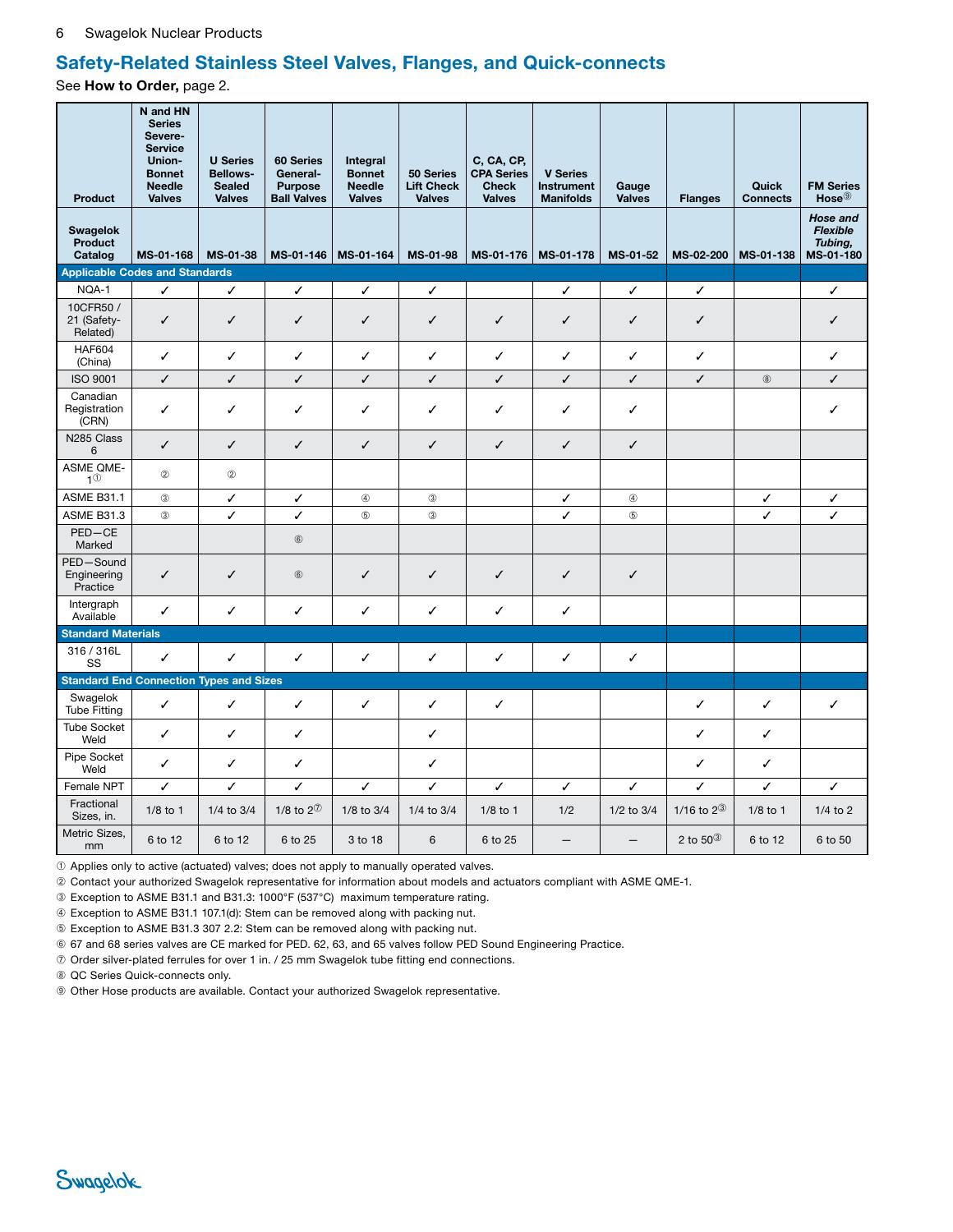## <span id="page-6-1"></span>Safety-Related Stainless Steel Valves

See How to Order, page [2](#page-1-0).

<span id="page-6-0"></span>

| Product                                        | OG, 1G,<br>92 Toggle<br><b>Valves</b> | <b>Bleed</b><br><b>Valves</b><br>and Purge<br><b>Valves</b> | <b>JB Series</b><br>Screwed-<br><b>Bonnet</b><br><b>Needle</b><br><b>Valves</b> | 40 and<br><b>40G Series</b><br><b>Instrument</b><br><b>Ball Valves</b> | AFS, FKB,<br><b>SK, and 83</b><br><b>Series Ball</b><br><b>Valves</b> | <b>XS Series</b><br><b>Excess Flow</b><br><b>Valves</b> | <b>R</b> Series<br>Proportional<br><b>Relief</b><br><b>Valves</b> | <b>D60 Series</b><br><b>Distribution</b><br><b>Block</b><br><b>Valves</b> | <b>6DB Series</b><br><b>Blowdown</b><br><b>Valves</b> |
|------------------------------------------------|---------------------------------------|-------------------------------------------------------------|---------------------------------------------------------------------------------|------------------------------------------------------------------------|-----------------------------------------------------------------------|---------------------------------------------------------|-------------------------------------------------------------------|---------------------------------------------------------------------------|-------------------------------------------------------|
| <b>Swagelok</b><br><b>Product Catalog</b>      | MS-01-54                              | MS-01-62                                                    | MS-01-84                                                                        | MS-02-331                                                              | MS-02-303,<br>MS-02-354.<br>MS-02-345,<br>MS-01-166                   | MS-01-110                                               | MS-01-141                                                         | MS-02-02                                                                  | MS-02-118                                             |
| <b>Applicable Codes and Standards</b>          |                                       |                                                             |                                                                                 |                                                                        |                                                                       |                                                         |                                                                   |                                                                           |                                                       |
| NQA-1                                          | $\checkmark$                          | ✓                                                           | ✓                                                                               | ✓                                                                      | $\checkmark$                                                          | $\checkmark$                                            | $\checkmark$                                                      | ✓                                                                         | ✓                                                     |
| 10CFR50 / 21<br>(Safety-Related)               | ✓                                     | ✓                                                           | ✓                                                                               | ✓                                                                      | ✓                                                                     | ✓                                                       | ✓                                                                 | ✓                                                                         | ✓                                                     |
| HAF604 (China)                                 | ✓                                     | ✓                                                           | ✓                                                                               | ✓                                                                      | ✓                                                                     | $\checkmark$                                            | $\checkmark$                                                      | ✓                                                                         | ✓                                                     |
| <b>ISO 9001</b>                                | ✓                                     | ✓                                                           | ✓                                                                               | ✓                                                                      | ✓                                                                     | ✓                                                       | ✓                                                                 | ✓                                                                         | ✓                                                     |
| Canadian<br>Registration (CRN)                 | ✓                                     | ✓                                                           | ✓                                                                               | ✓                                                                      | ✓                                                                     | ✓                                                       | ✓                                                                 |                                                                           | ✓                                                     |
| N285 Class 6                                   |                                       | ✓                                                           | $\checkmark$                                                                    | ✓                                                                      | ✓                                                                     | $\checkmark$                                            | ✓                                                                 |                                                                           | $\checkmark$                                          |
| <b>ASME B31.1</b>                              | (1)                                   | ✓                                                           | $\circled{1}$                                                                   | $\circled{1}$                                                          |                                                                       |                                                         |                                                                   | $\checkmark$                                                              | ✓                                                     |
| <b>ASME B31.3</b>                              | $^{\circ}$                            | ✓                                                           | $^{\circ}$                                                                      | $\circled{2}$                                                          |                                                                       |                                                         |                                                                   | ✓                                                                         |                                                       |
| PED-Sound<br><b>Engineering Practice</b>       | ✓                                     | ✓                                                           | ✓                                                                               | $\checkmark$                                                           | ✓                                                                     | ✓                                                       | ✓                                                                 | $\circled{3}$                                                             | ✓                                                     |
| Intergraph Available                           |                                       |                                                             |                                                                                 |                                                                        |                                                                       |                                                         |                                                                   |                                                                           |                                                       |
| <b>Standard Materials</b>                      |                                       |                                                             |                                                                                 |                                                                        |                                                                       |                                                         |                                                                   |                                                                           |                                                       |
| 316 / 316L SS                                  | $\checkmark$                          | ✓                                                           | ✓                                                                               | $\checkmark$                                                           | $\checkmark$                                                          | $\checkmark$                                            | $\checkmark$                                                      |                                                                           | ✓                                                     |
| <b>Standard End Connection Types and Sizes</b> |                                       |                                                             |                                                                                 |                                                                        |                                                                       |                                                         |                                                                   |                                                                           |                                                       |
| Swagelok Tube<br>Fitting                       | $\checkmark$                          | ✓                                                           | ✓                                                                               | ✓                                                                      | ✓                                                                     | ✓                                                       | ✓                                                                 |                                                                           | ✓                                                     |
| <b>Tube Socket Weld</b>                        |                                       |                                                             |                                                                                 |                                                                        |                                                                       |                                                         |                                                                   | ✓                                                                         | ✓                                                     |
| Pipe Socket Weld                               |                                       |                                                             |                                                                                 |                                                                        |                                                                       |                                                         |                                                                   | ✓                                                                         | ✓                                                     |
| Female NPT                                     | ✓                                     | ✓                                                           | $\checkmark$                                                                    | ✓                                                                      | ✓                                                                     | $\checkmark$                                            | ✓                                                                 |                                                                           | ✓                                                     |
| Fractional Sizes, in.                          | 1/8 to 1/2                            | $1/8$ to $1/2$                                              | $1/8$ to $3/8$                                                                  | 1/16 to 3/4                                                            | $1/8$ to 1                                                            | 1/8 to 1/2                                              | 1/4 to 1/2                                                        | $^\circledR$                                                              | 1/4 to 1/2                                            |
| Metric Sizes, mm                               | 3 to 12                               | —                                                           | 6 to 8                                                                          | 3 to 12                                                                | 6 to 16                                                               | 6 to 12                                                 | 6 to 12                                                           | $\circled{4}$                                                             | 10 to 12                                              |

➀ Exception to ASME B31.1 107.1(d): Stem can be removed along with packing nut.

➁ Exception to ASME B31.3 307 2.2: Stem can be removed along with packing nut.

➂ 67 and 68 series valves are CE marked for PED. 62, 63, and 65 series valves follow PED Sound Engineering Practice.

➃ See the Swagelok *D60 Series Distribution Block Valves* catalog, [MS-02-02.](http://www.swagelok.com/downloads/webcatalogs/EN/MS-02-02.PDF)

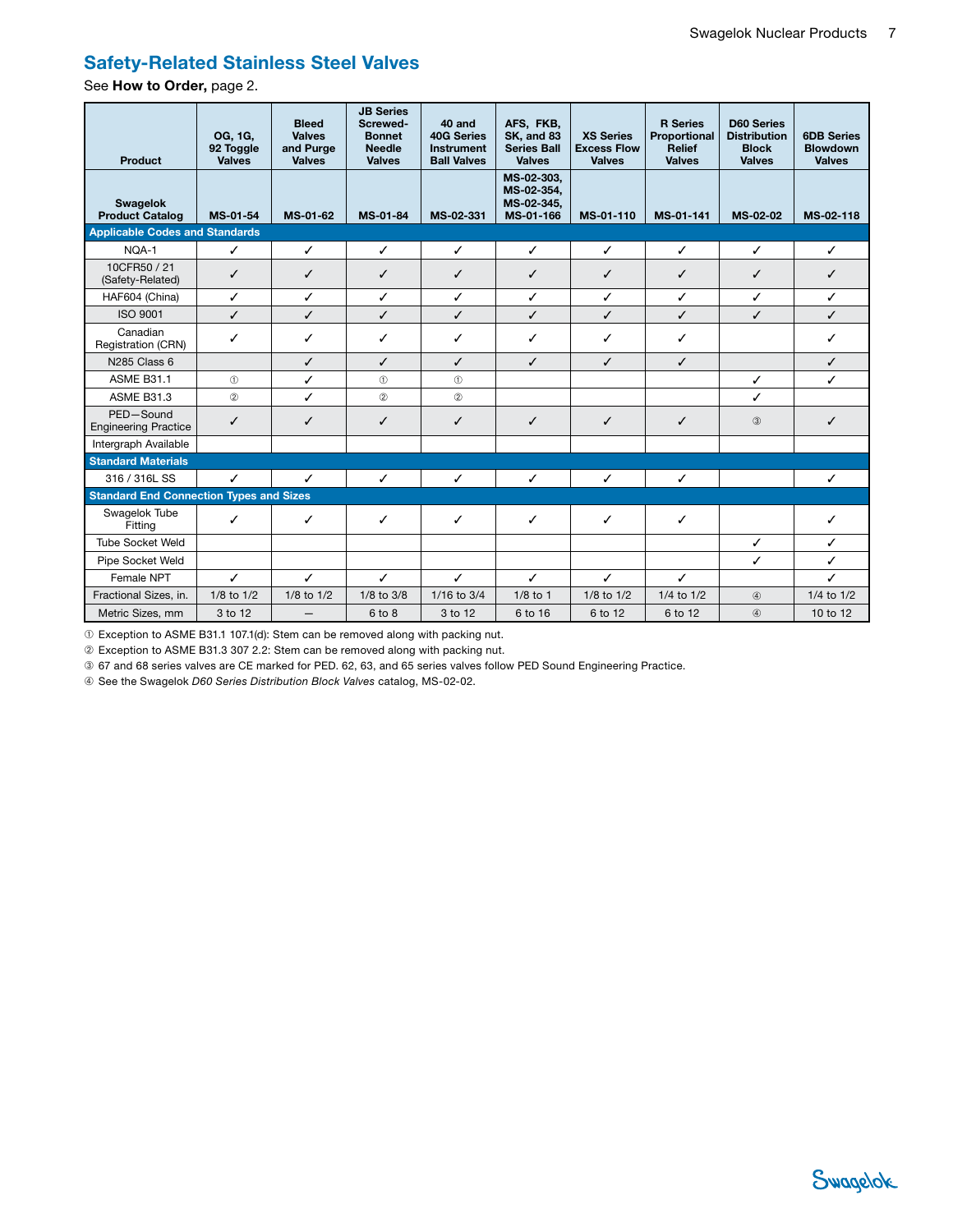# <span id="page-7-0"></span>Union-Bonnet Needle Valves ASME B16.34 N Series

- ASME Section III Class 1, 2, 3
- 10CFR50 Appendix B/10CFR21 Safety Related

# Features

- 316 stainless steel material
- Ball tip (NB) or regulating (NR) stem
- Swagelok tube fitting, female NPT, tube socket weld, and pipe socket weld connections; contact your authorized Swagelok representative for pipe butt weld and female Swagelok tube fitting end connections.
- End connection sizes from 1/8 to 3/4 in.; contact your authorized Swagelok representative for metric sizes.
- Panel mounting
- Orifice from 0.156 to 0.437 in. (4.0 to 11.1 mm)
- Flow coefficient from 0.35 to 2.4

# Pressure-Temperature **Ratings**

| <b>ASME Class</b>                                                                                   | 2200                                                                                           |  |  |  |
|-----------------------------------------------------------------------------------------------------|------------------------------------------------------------------------------------------------|--|--|--|
| <b>Material Group</b>                                                                               | 2.2                                                                                            |  |  |  |
| <b>Material Name</b>                                                                                | 316 SS                                                                                         |  |  |  |
| Temperature<br>$\mathrm{P}F$ ( $\mathrm{C}$ )                                                       | <b>Working Pressure</b><br>psig (bar)                                                          |  |  |  |
| $-20$ (28) to 100 (37)<br>200 (93)<br>300 (148)<br>400 (204)<br>500 (260)<br>600 (315)<br>650 (343) | 5280 (363)<br>4541 (312)<br>4101 (282)<br>3767 (259)<br>3503 (241)<br>3309 (227)<br>3256 (224) |  |  |  |

# **Testing**

Every ASME B16.34 union-bonnet needle valve is factory tested with nitrogen at 1000 psig (69 bar). Seats have a maximum allowable leak rate of 0.1 std cm3/min. Additionally, each valve is shell tested at 1.5 times the rated pressure for a specified time duration to a requirement of no detectable leakage with a liquid leak detector. Each valve is seat tested at 1.1 times the rated pressure.

# Cleaning and Packaging

All ASME B16.34 union-bonnet needle valves are free of foreign material such as dirt, oil, grease, rust, scale, and compounds used during fabrication, prior to shipment. Cleaning agents and processes will not harm surfaces or finishes or affect material properties or valve operation.

Cleanliness of the valves is in accordance with NQA-1 Subpart 2.1 Class B or equivalent (ANSI N45.2.1). Packaging procedures are in accordance with NQA-1 Subpart 2.2 or equivalent (ANSI N45.2.2).



Regulating stem tip shown; nonrotating ball stem tip available



# Materials of Construction

| <b>Component</b>                              | <b>Material Grade / ASTM Specification</b>              |
|-----------------------------------------------|---------------------------------------------------------|
| Handle, gland, set screw                      | 316 SS / A479                                           |
| Packing bolt, union nut                       | 316 SS / SA479                                          |
| Handle pin                                    | 17-4 H900 / A564                                        |
| Lock nut, panel nut                           | 316 SS / A276 or A479                                   |
| Packing                                       | Grafoil® GTJ                                            |
| Body, bonnet                                  | 316 SS / SA479                                          |
| NB stem shank and ball,<br>NR regulating stem | 316 SS / SA479 or Cobalt based Alloy                    |
| Lubricant                                     | High-purity, metal-free,<br>mineral oil-based antiseize |

Wetted components listed in *italics.*

- $\triangle$  A packing adjustment may be required periodically to increase service life and to prevent leakage.
- $\triangle$  Valves that have not been cycled for a period of time may have a higher initial actuation torque.
- $\triangle$  To increase service life, ensure proper valve performance, and prevent leakage, apply only as much torque as is required to achieve positive shutoff.
- $\triangle$  Optional regulating tip stems are not rated for shut off service.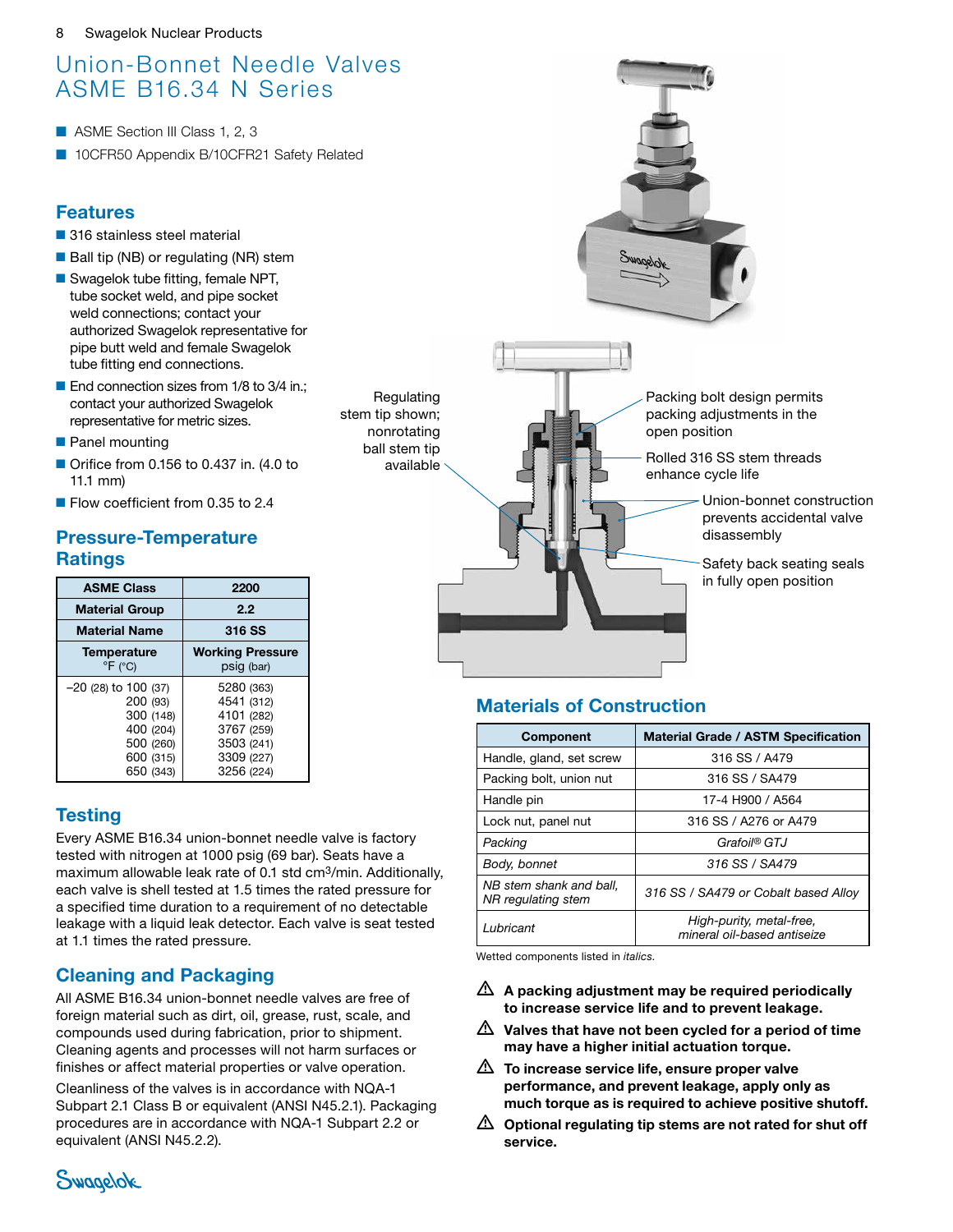# Dimensions and Ordering Information

Dimensions are for reference only and are subject to change. Ordering numbers specify a ball stem tip. For a regulating

stem, replace NB in the basic ordering number with NR.

#### Example: SS-3NRS4-CL2200

See How to Order, page [2](#page-1-0), for detailed ordering instructions.



| <b>End Connections</b>   |                    |         |                              |                                        |                   |            |            |            |            |                              |
|--------------------------|--------------------|---------|------------------------------|----------------------------------------|-------------------|------------|------------|------------|------------|------------------------------|
| <b>Style</b>             | <b>Size</b><br>in. | $c_{v}$ | <b>Orifice</b><br>$in.$ (mm) | <b>Basic</b><br><b>Ordering Number</b> | A                 | в          | C          | D          | Е          | Weight<br>$I\mathsf{b}$ (kg) |
|                          |                    |         |                              |                                        | <b>3N Series</b>  |            |            |            |            |                              |
| Swagelok<br>tube fitting | 1/4                | 0.35    | 0.156(4.0)                   | SS-3NBS4-CCT                           | 3.70(94.0)        | 0.69(17.2) | 3.59(91.2) | 1.75(44.4) | 0.81(20.6) | 1.86(0.84)                   |
| Female<br><b>NPT</b>     | 1/8                |         |                              | SS-3NBF2-CCT                           | 3.12(79.2)        | 0.69(17.2) | 3.59(91.2) | 1.75(44.4) | 0.81(20.6) | 1.93 (0.88)                  |
|                          | <b>6N Series</b>   |         |                              |                                        |                   |            |            |            |            |                              |
| Swagelok<br>tube fitting | 3/8                |         |                              | SS-6NBS6-CCT                           | 3.63(92.2)        | 1.00(25.4) | 4.44 (113) | 3.50(88.9) | 1.06(26.9) | 4.39 (1.99)                  |
| Female<br><b>NPT</b>     | 1/4                | 0.86    | 0.250(6.4)                   | SS-6NBF4-CCT                           | 3.63(92.2)        | 1.00(25.4) | 4.44 (113) | 3.50(88.9) | 1.06(26.9) | 4.56 (2.07)                  |
| Tube                     | 3/8                |         |                              | SS-6NBSW6T-CCT                         | 3.63(92.2)        | 1.00(25.4) | 4.44 (113) | 3.50(88.9) | 1.06(26.9) | 4.48 (2.03)                  |
| socket<br>weld           | 1/2                |         |                              | SS-6NBSW8T-CCT                         | 3.63(92.2)        | 1.00(25.4) | 4.44 (113) | 3.50(88.9) | 1.06(26.9) | 4.54(2.06)                   |
|                          |                    |         |                              |                                        | <b>12N Series</b> |            |            |            |            |                              |
| Swagelok                 | 1/2                | 2.1     | 0.406(10.3)                  | SS-12NBS8-CCT                          | 3.72(94.5)        | 1.08(27.4) | 5.24(133)  | 3.50(88.9) | 1.31(33.3) | 6.00(2.72)                   |
| tube fitting             | 3/4                | 2.4     | 0.437(11.1)                  | SS-12NBS12-CCT                         | 3.50(88.9)        | 1.08(27.4) | 5.24(133)  | 3.50(88.9) | 1.31(33.3) | 5.60(2.54)                   |

Dimensions shown with Swagelok tube fitting nuts finger-tight.

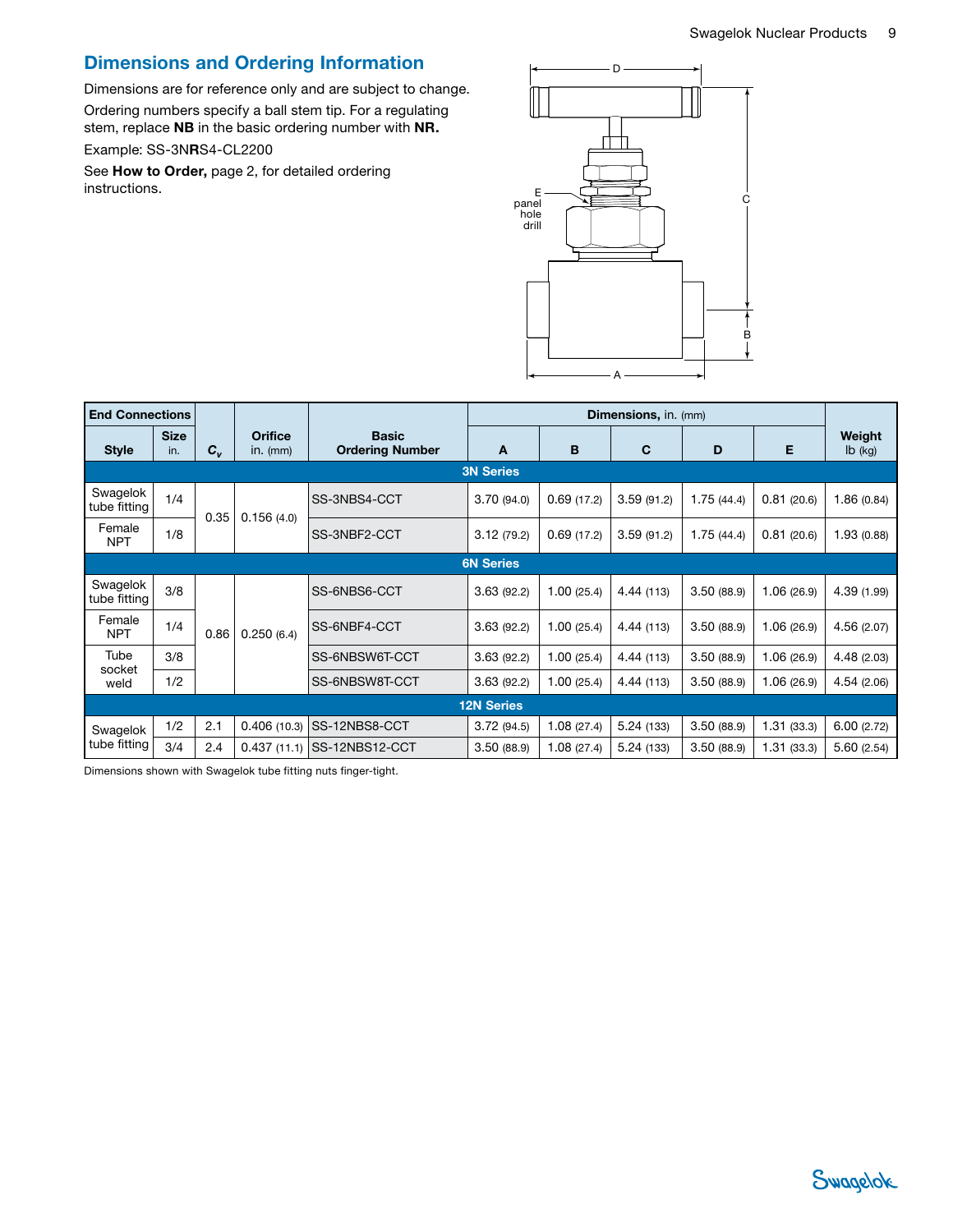# <span id="page-9-0"></span>Bellows-Sealed Valves ASME B16.34 UW Series

- ASME Section III Class 1, 2, 3
- 10CFR50 Appendix B / 10CFR21 Safety Related

# Features

- 316 stainless steel material
- Swagelok tube fitting, female NPT, tube socket weld, and pipe socket weld connections; contact your authorized Swagelok representative for pipe butt weld and female Swagelok tube fitting end connections.
- End connection sizes 1/4 to 3/4 in.; contact your authorized Swagelok representative for metric sizes.
- Panel mounting
- Orifice 0.156 to 0.504 in. (4.0 to 12.8 mm)
- Flow coefficient from 0.40 to 3.1

# Pressure-Temperature Ratings

| <b>ASME Class</b>                                    | $1500^\circ$                          |  |  |  |
|------------------------------------------------------|---------------------------------------|--|--|--|
| <b>Material Group</b>                                | 2.2                                   |  |  |  |
| <b>Material Name</b>                                 | 316 SS                                |  |  |  |
| <b>Temperature</b><br>$\mathrm{P}F$ ( $\mathrm{C}$ ) | <b>Working Pressure</b><br>psig (bar) |  |  |  |
| $-20$ (28) to 650 (343)                              | 2500 (172)                            |  |  |  |

➀ Class 1500 rating based on the pressure boundary components as defined by ASME Section III, which excludes the bellows. The UW series valve should not be operated above the 2500 psig (172 bar) maximum allowable working pressure (MAWP) of the bellows.

# Materials of Construction

| <b>Component</b>                      | Material Grade /<br><b>ASTM Specification</b>           |
|---------------------------------------|---------------------------------------------------------|
| Handle, gland, jam nut, panel nut     | 316 SS / A479                                           |
| Set screw (6UW)                       | Alloy steel / ANSI 18.3                                 |
| Cap nut (12UW)                        | 18-8 SS                                                 |
| Packing (3)                           | Grafoil GT.I                                            |
| Spacer                                | 316 SS / A240                                           |
| Bonnet nut                            | Silver-plated 316 SS / SA479                            |
| Lower seal O-ring                     | 316 SS / A580                                           |
| Actuator                              | 316 SS / A276                                           |
| Actuator pin (2)                      | 416 SS                                                  |
| Ball bearing, stem extension          | 440C SS / A276                                          |
| Body, bonnet, weld ring,<br>gland nut | 316 SS / SA479                                          |
| Stem adapter                          | 316 SS / A479                                           |
| Stem tip                              | 316 SS / A276                                           |
| Bellows (6UW)                         | 347 SS / A269                                           |
| Bellows (12UW)                        | 316 SS / A240                                           |
| Lubricant                             | High-purity, metal-free,<br>mineral oil-based antiseize |

Wetted components listed in *italics.*



# **Testing**

Every ASME B16.34 bellows-sealed valve is factory tested with nitrogen at 1000 psig (69 bar). Seats have a maximum allowable leak rate of 0.1 std cm3/min. Additionally, each valve is shell tested at 1.5 times the rated pressure for to a requirement of no detectable leakage with a liquid leak detector. Each valve is seat tested at 1.1 times the rated pressure.

# Cleaning and Packaging

All ASME B16.34 bellows-sealed valves are free of foreign material such as dirt, oil, grease, rust, scale, and compounds used during fabrication, prior to shipment. Cleaning agents and processes will not harm surfaces or finishes or affect material properties or valve operation.

Cleanliness of the valves is in accordance with NQA-1 Subpart 2.1 Class B or equivalent (ANSI N45.2.1). Packaging procedures are in accordance with NQA-1 Subpart 2.2 or equivalent (ANSI N45.2.2).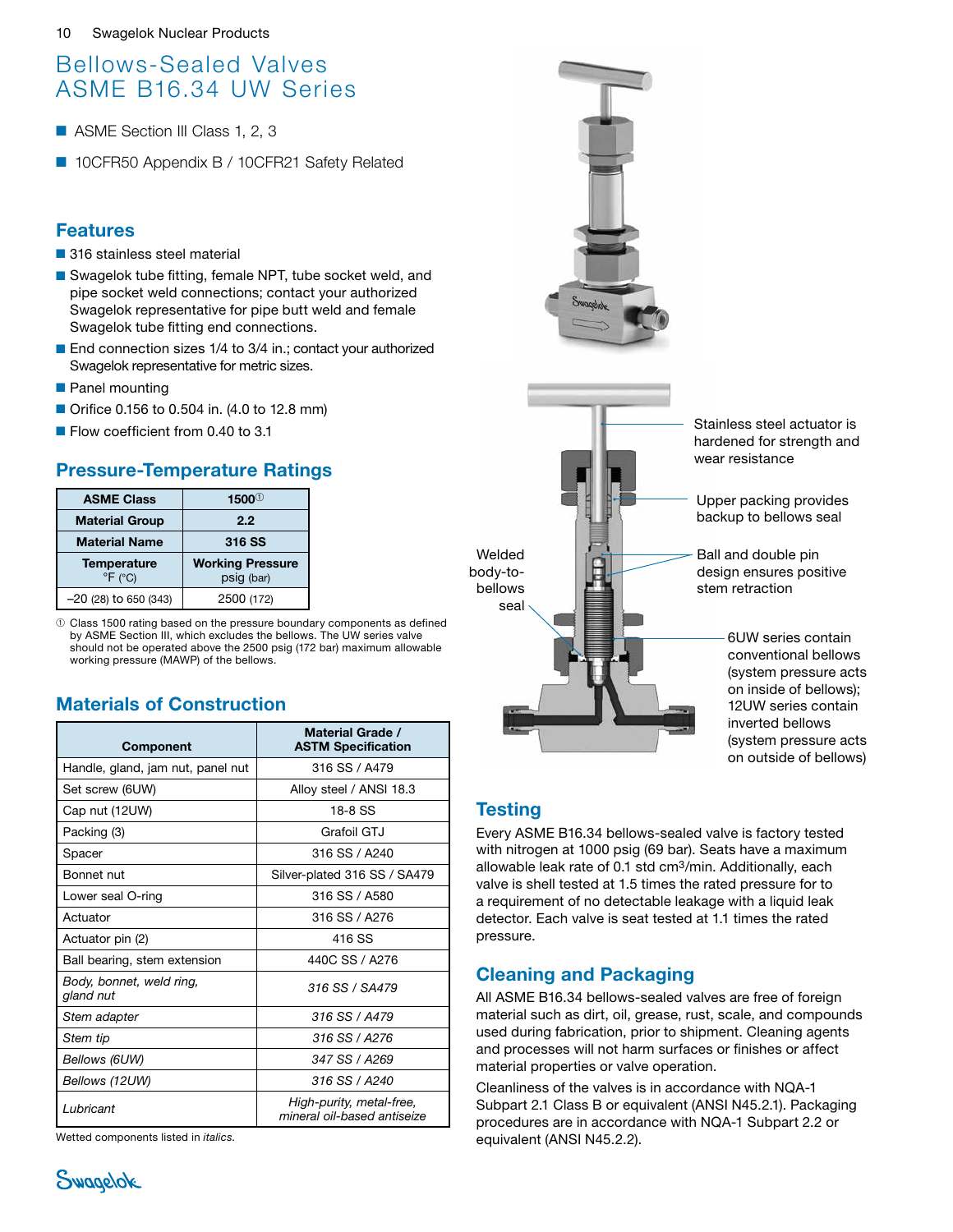# Dimensions and Ordering Information

Dimensions are for reference only and are subject to change.

See How to Order, page [2](#page-1-0), for detailed ordering instructions.



6UW Series



| <b>End Connections</b> |                    |             |                              |                                        |            | <b>Dimensions, in. (mm)</b> |                          |            |                     |
|------------------------|--------------------|-------------|------------------------------|----------------------------------------|------------|-----------------------------|--------------------------|------------|---------------------|
| <b>Style</b>           | <b>Size</b><br>in. | $c_{\rm v}$ | <b>Orifice</b><br>$in.$ (mm) | <b>Basic</b><br><b>Ordering Number</b> | A          | B                           | C                        | D          | Weight<br>$Ib$ (kg) |
| <b>6UW Series</b>      |                    |             |                              |                                        |            |                             |                          |            |                     |
| Swagelok tube fitting  | 3/8                | 1.0         | 0.300(7.62)                  | SS-6UW-CCT                             | 3.63(92.2) | 2.69(68.3)                  | $\overline{\phantom{0}}$ | 0.38(9.6)  | 4.81(2.18)          |
| <b>12UW Series</b>     |                    |             |                              |                                        |            |                             |                          |            |                     |
| Swagelok tube fitting  | 3/4                | 2.4         | 0.438(11.1)                  | SS-12UW-CCT                            | 3.03(77.0) | 2.10(53.3)                  | -                        | 0.76(19.3) | 7.30(3.31)          |

Dimensions shown with Swagelok tube fitting nuts finger-tight.

 $\triangle$  To increase service life, ensure proper valve performance, and prevent leakage, apply only as much torque as is required to achieve positive shutoff.

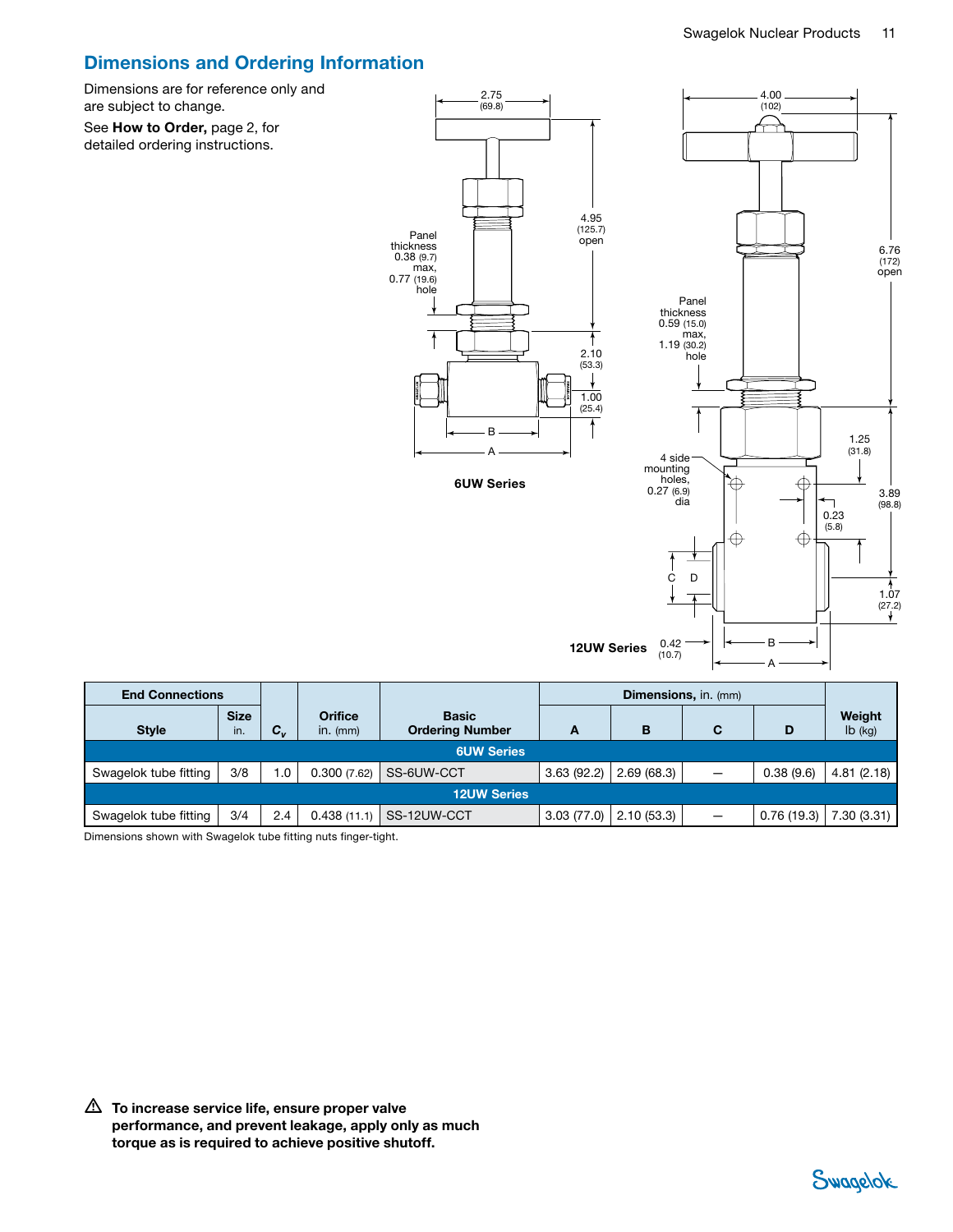# <span id="page-11-0"></span>Inline Check Valves ASME B16.34 CP Series

- ASME Section III Class 1, 2, 3
- 10CFR50 Appendix B / 10CFR21 Safety Related



#### Features

- 316 stainless steel material
- 1/2 in. female NPT end connections; contact your authorized Swagelok representative for metric end connections.
- Fixed cracking pressures from 1/3 to 25 psi (0.03 to 1.8 bar); adjustable cracking pressures from 3 to 600 psi (0.21 to 41.4 bar)

# Materials of Construction

| <b>Component</b>                                  | <b>Material Grade/</b><br><b>ASTM Specification</b> |
|---------------------------------------------------|-----------------------------------------------------|
| Body, insert,<br>poppet                           | 316 SS / SA479                                      |
| Insert lock screw                                 | 316 SS /<br>A276 or A479                            |
| O-ring                                            | Ethylene propylene (EP)                             |
| Spring                                            | 302 SS / A313                                       |
| Adjusting screw,<br>locking screw<br>(CPA series) | 316 SS / A276                                       |
| Lubricant                                         | Hydrocarbon-based,<br>PTFE-free synthetic           |

#### *CP Series (Fixed Cracking Pressure)*

Fully contained O-ring seal

Compact, one-piece body

### Pressure-Temperature **Ratings**

Temperature rating is limited by seal materials.

| <b>ASME Class</b>                                | 900                                    |  |
|--------------------------------------------------|----------------------------------------|--|
| <b>Material Group</b>                            | 2.2                                    |  |
| <b>Material Name</b>                             | 316 SS                                 |  |
| <b>Temperature</b><br>$\degree$ F ( $\degree$ C) | <b>Working Pressure</b><br>psig (bar)  |  |
| $-20$ (28) to 100 (37)<br>200 (93)<br>300 (148)  | 2160 (148)<br>1860 (128)<br>1680 (115) |  |

Wetted components listed in *italics.*

# **Testing**

Every ASME B16.34 inline check valve is factory tested for crack and reseal performance with a liquid leak detector.

Check valves with fixed cracking pressures, CP series, are cycled six times prior to testing. Every valve is tested to ensure it seals within 5 s at the appropriate reseal pressure.

Check valves with adjustable cracking pressures, CPA series, are tested at two pressure points. Every valve is tested at a low-pressure setting and at a high-pressure setting. All valves must seal within 5 s at the appropriate reseal pressure.

Each valve is shell tested at 1.5 times the rated pressure for a time duration specified by code or customer requirements.

# Cleaning and Packaging

All ASME B16.34 inline check valves are free of foreign material such as dirt, oil, grease, rust, scale, and compounds used during fabrication, prior to shipment. Cleaning agents and processes will not harm surfaces or finishes or affect material properties or valve operation.

Cleanliness of the valves is in accordance with NQA-1 Subpart 2.1 Class B or equivalent (ANSI N45.2.1). Packaging procedures are in accordance with NQA-1 Subpart 2.2 or equivalent (ANSI N45.2.2).

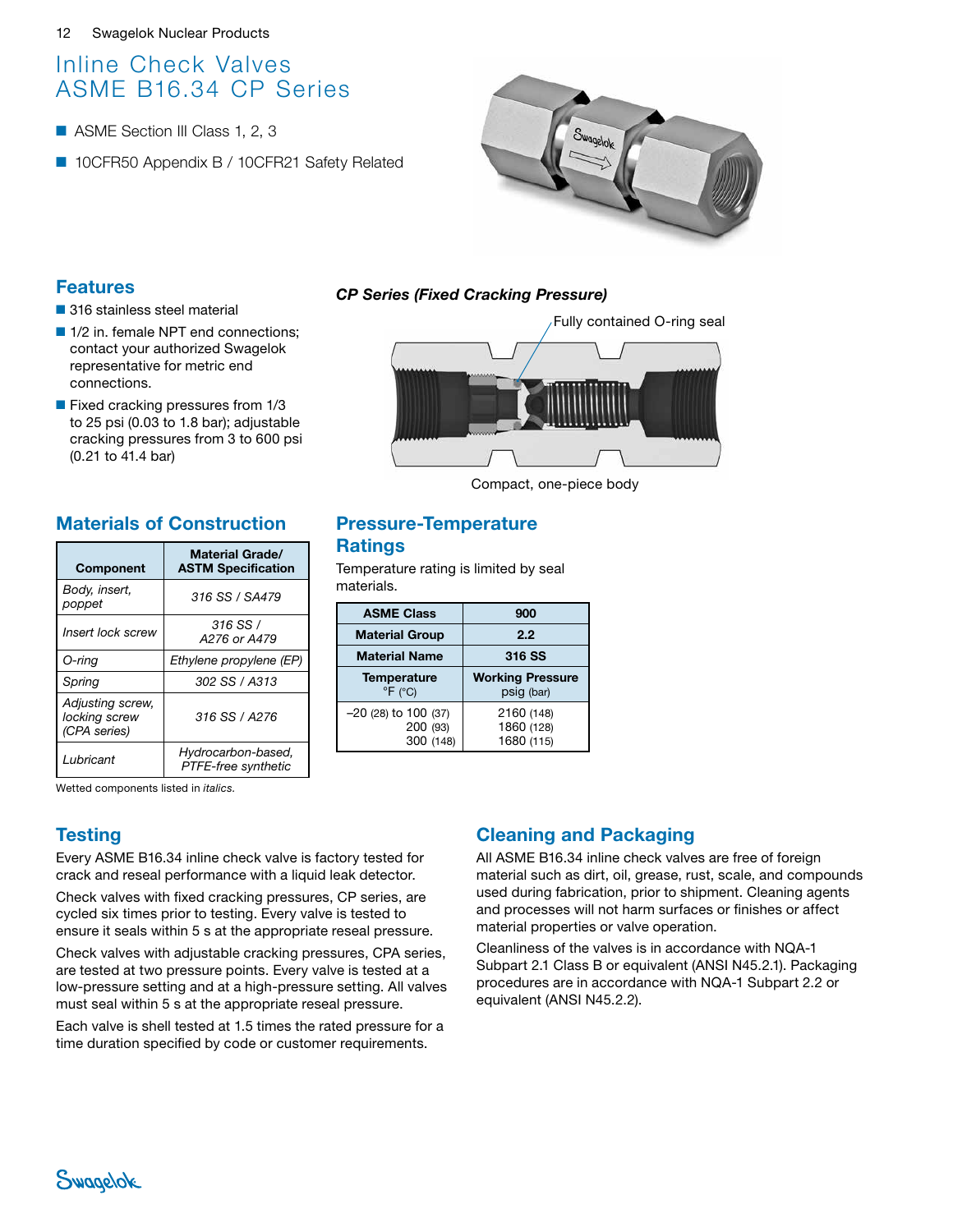# Technical Data

Cracking pressure—the inlet pressure at which the first indication of flow occurs (steady stream of bubbles).

Reseal pressure—the pressure at which there is no indication of flow.

Back pressure—the differential pressure between the inlet and outlet pressures.

 $\bigtriangleup$  For valves not actuated for a period of time, initial cracking pressure may be higher than the set cracking pressure.

| <b>Series</b>                  | <b>Maximum</b><br><b>Flow Coefficient</b><br>$(C_{\nu})$ | <b>Nominal</b><br><b>Cracking Pressure</b> <sup>1</sup><br>psi (bar) | <b>Maximum Back Pressure</b><br>at $70^{\circ}$ F (20 $^{\circ}$ C)<br>psig (bar) |  |
|--------------------------------|----------------------------------------------------------|----------------------------------------------------------------------|-----------------------------------------------------------------------------------|--|
| <b>Fixed Cracking Pressure</b> |                                                          |                                                                      |                                                                                   |  |
| 8CP                            | 1.20                                                     | 1/3, 1, 10 and 25<br>(0.03, 0.07, 0.69, and 1.8)                     | 2160 (148)                                                                        |  |

➀ Other cracking pressures are available; contact your authorized Swagelok sales and service representative.

### Cracking and Reseal Pressures at 70°F (20°C)

#### *4CP and 8CP Series*

| <b>Nominal</b><br><b>Cracking Pressure</b><br>psi (bar) | <b>Cracking</b><br><b>Pressure Range</b><br>psi (bar) | Reseal<br><b>Pressure</b><br>psi (bar) |
|---------------------------------------------------------|-------------------------------------------------------|----------------------------------------|
| 1/3(0.03)                                               | Up to $3(0.21)$                                       | Up to 20 (1.4)<br>back pressure        |
| 1(0.07)                                                 | Up to 4 (0.28)                                        | Up to 20 (1.4)<br>back pressure        |
| 10(0.69)                                                | 7 to 13<br>$(0.49 \text{ to } 0.90)$                  | Up to 10 (0.69)<br>back pressure       |
| 25(1.8)                                                 | 21 to 29<br>$(1.5 \text{ to } 2.0)$                   | 5 (0.35) or more<br>inlet pressure     |

#### *4CPA Series*

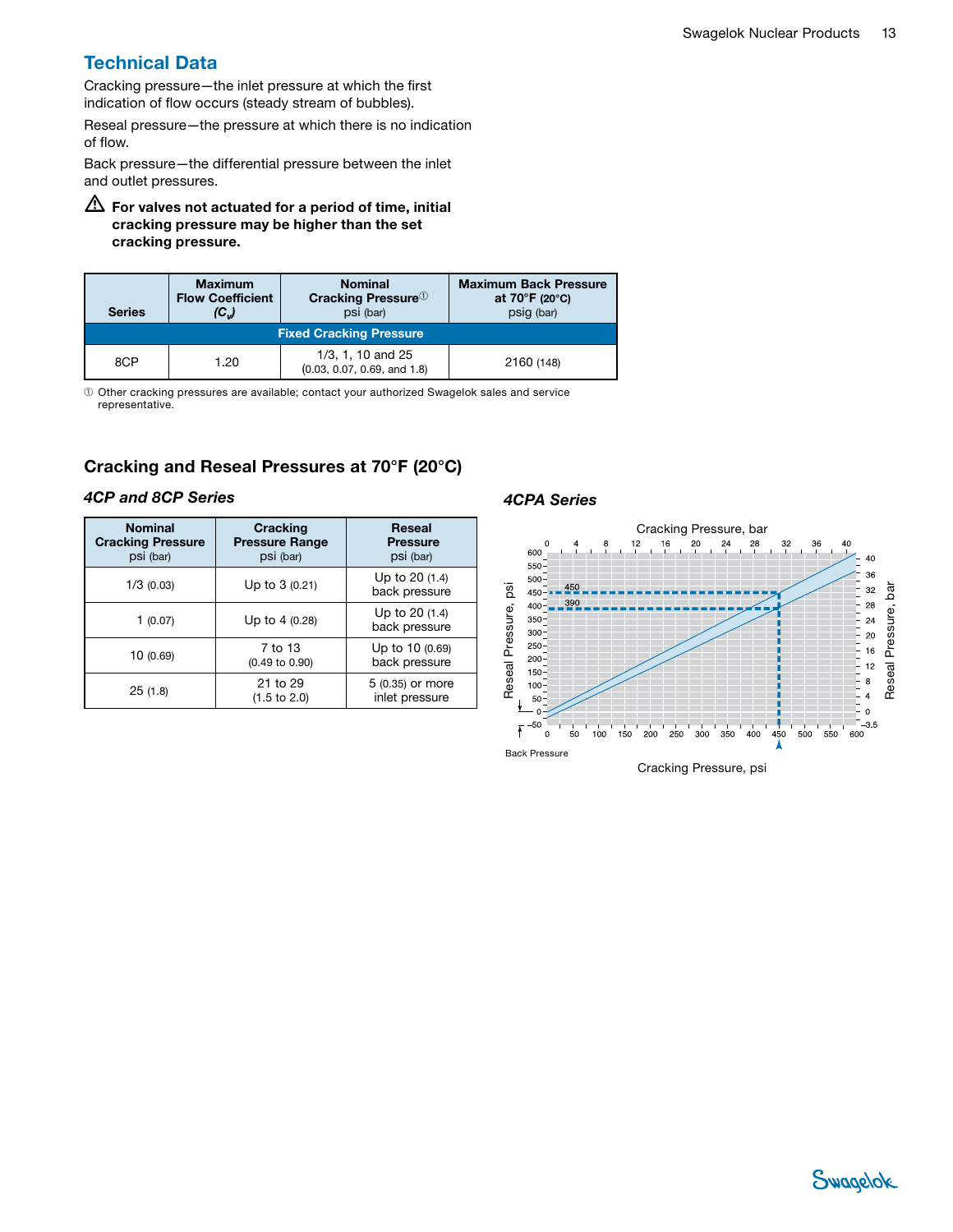#### 14 Swagelok Nuclear Products

# Dimensions and Ordering Information



| <b>End Connections</b>                    |             | <b>Basic</b>           | <b>Dimensions, in. (mm)</b> |        | Weight     |  |
|-------------------------------------------|-------------|------------------------|-----------------------------|--------|------------|--|
| <b>Style</b>                              | <b>Size</b> | <b>Ordering Number</b> |                             | в      | $Ib$ (kg)  |  |
| <b>Fixed Cracking Pressure, CP Series</b> |             |                        |                             |        |            |  |
| Female NPT                                | $1/2$ in.   | SS-8CP4-CCT            | 3.71(94.2)                  | 1 5/16 | 1.00(0.45) |  |

 $\triangle$  Check valves are designed for directional flow control only. Swagelok check valves should never be used as code safety relief devices.

Dimensions are for reference only and are subject to change.

For a complete ordering number:

■ Insert a cracking pressure designator after the series designator in the basic ordering number.

| <b>Cracking Pressure</b><br>psi (bar) | <b>Designator</b> |  |  |
|---------------------------------------|-------------------|--|--|
| <b>Fixed, CP Series</b>               |                   |  |  |
| $1/3$ (0.03)                          | $-1/3$            |  |  |
| 1(0.07)                               | -1                |  |  |
| 10(0.69)                              | $-10$             |  |  |
| 25(1.8)                               | -25               |  |  |

Example: SS-8CP4-1/3-CCT

See How to Order, page [2](#page-1-0), for detailed ordering instructions.

# Swagelok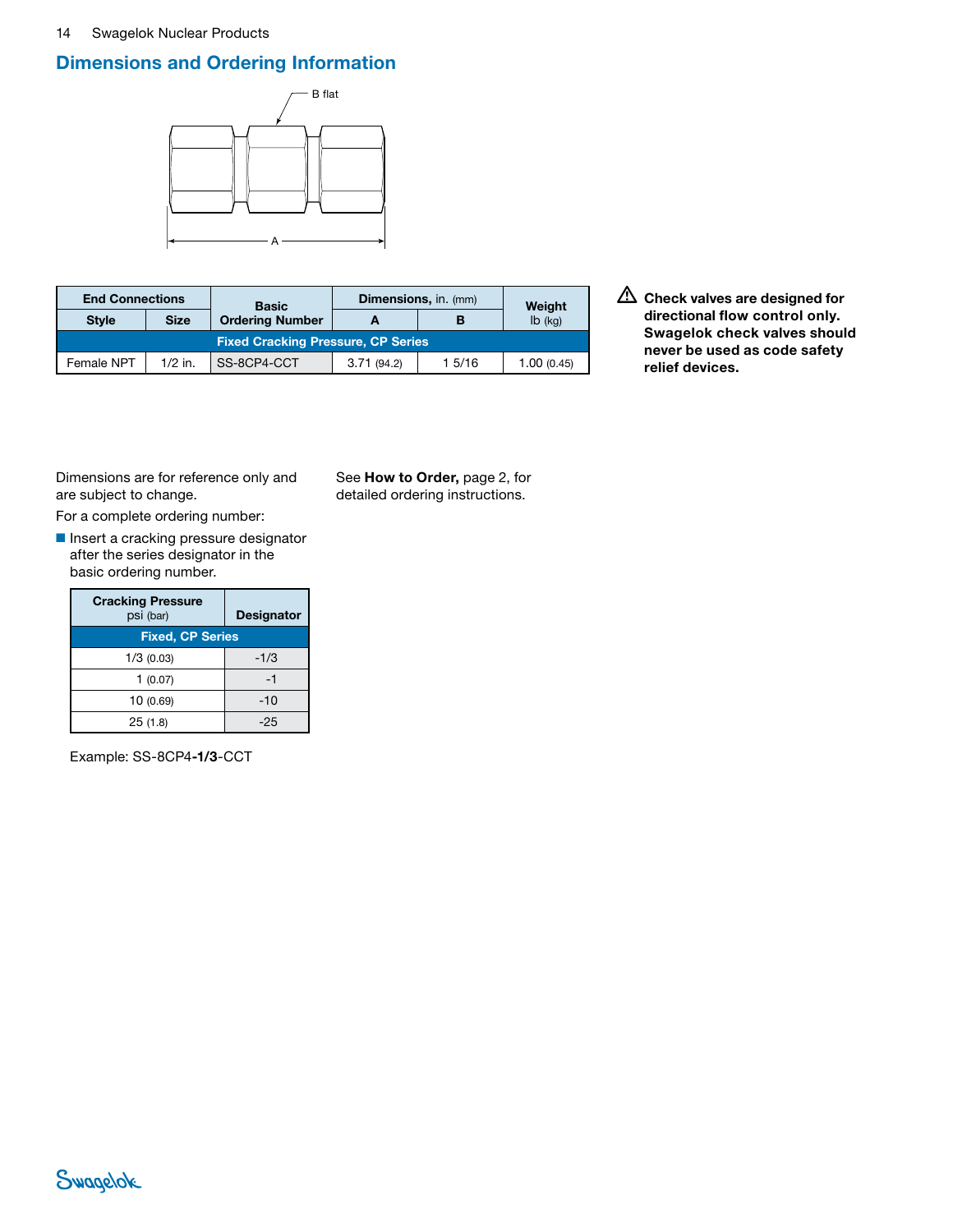# <span id="page-14-0"></span>2- and 5-Valve Manifolds ASME B16.34 V Series

- ASME Section III Class 1, 2, 3
- 10CFR50 Appendix B / 10CFR21 Safety Related



# Features

- 316 stainless steel material: onepiece construction
- Grafoil stem packing
- 3/8 and 1/2 in. female Swagelok tube fitting and 1/2 in. female NPT end connections
- Metal-to-metal body-to-bonnet seal eliminates the need for O-ring seals
- 316 stainless steel pin prevents detachment of the bonnet from stem operation or vibration
	- Design is vibration tested to MIL-STD 167-1, Sections 5.1.2.4.2 through 5.1.2.4.6
- Small-bonnet valve orifice 0.125 in. (3.2 mm); large-bonnet valve orifice 0.156 in. (4.0 mm)

#### *Valve Features*

The flow through a Swagelok manifold is controlled by a series of stainless steel needle valves. Each valve has a specific function—to block pressure, to bleed off pressure, or to equalize pressure depending on its location on the manifold.

#### Large-Packing bolt permits stem packing adjustment Hardened stainless steel, nonrotating ball stem tip provides consistent shutoff Rolled stem threads enhance cycle life Grafoil packing is below stem threads to isolate threads from system fluid Small-Safety back seating seals in the fully open position, providing a secondary stem seal Stainless steel handle features a "divot point" set screw to resist loosening due to vibration Packing nut permits stem packing adjustment Rolled stem threads enhance cycle life<sup>-</sup> Grafoil stem packing seals the system fluid to atmosphere Safety back seating seals in the fully open position, providing a secondary stem seal

Bonnet Valve

### Pressure-Temperature **Ratings**

| <b>ASME Class</b>                                                                                   | 1800                                                                                           |  |
|-----------------------------------------------------------------------------------------------------|------------------------------------------------------------------------------------------------|--|
| <b>Material Group</b>                                                                               | 2.2                                                                                            |  |
| <b>Material Name</b>                                                                                | 316 SS                                                                                         |  |
| <b>Temperature</b><br>$\mathrm{P}F$ ( $\mathrm{C}$ )                                                | <b>Working Pressure</b><br>psig (bar)                                                          |  |
| $-20$ (28) to 100 (37)<br>200 (93)<br>300 (148)<br>400 (204)<br>500 (260)<br>600 (315)<br>650 (343) | 4320 (297)<br>3715 (255)<br>3355 (231)<br>3083 (212)<br>2867 (197)<br>2707 (186)<br>2664 (183) |  |

# Materials of Construction

| <b>Component</b>                                                                | Material Grade /<br><b>ASTM Specification</b>              |  |
|---------------------------------------------------------------------------------|------------------------------------------------------------|--|
| Handle, set<br>screw, packing<br>bolt, packing<br>nut, upper<br>gland, stop pin | 316 SS / SA479                                             |  |
| Jam nut                                                                         | 316 SS / SA276                                             |  |
| Body, bonnet,<br>ball tip                                                       | 316 SS / SA479                                             |  |
| Lower gland                                                                     | 316 SS / A240 or A167                                      |  |
| Packing                                                                         | Grafoil                                                    |  |
| Stem                                                                            | 316 SS / A276                                              |  |
| Lubricant                                                                       | High-purity, metal-free,<br>mineral oil-based<br>antiseize |  |

Wetted components listed in *italics.*

Bonnet Valve

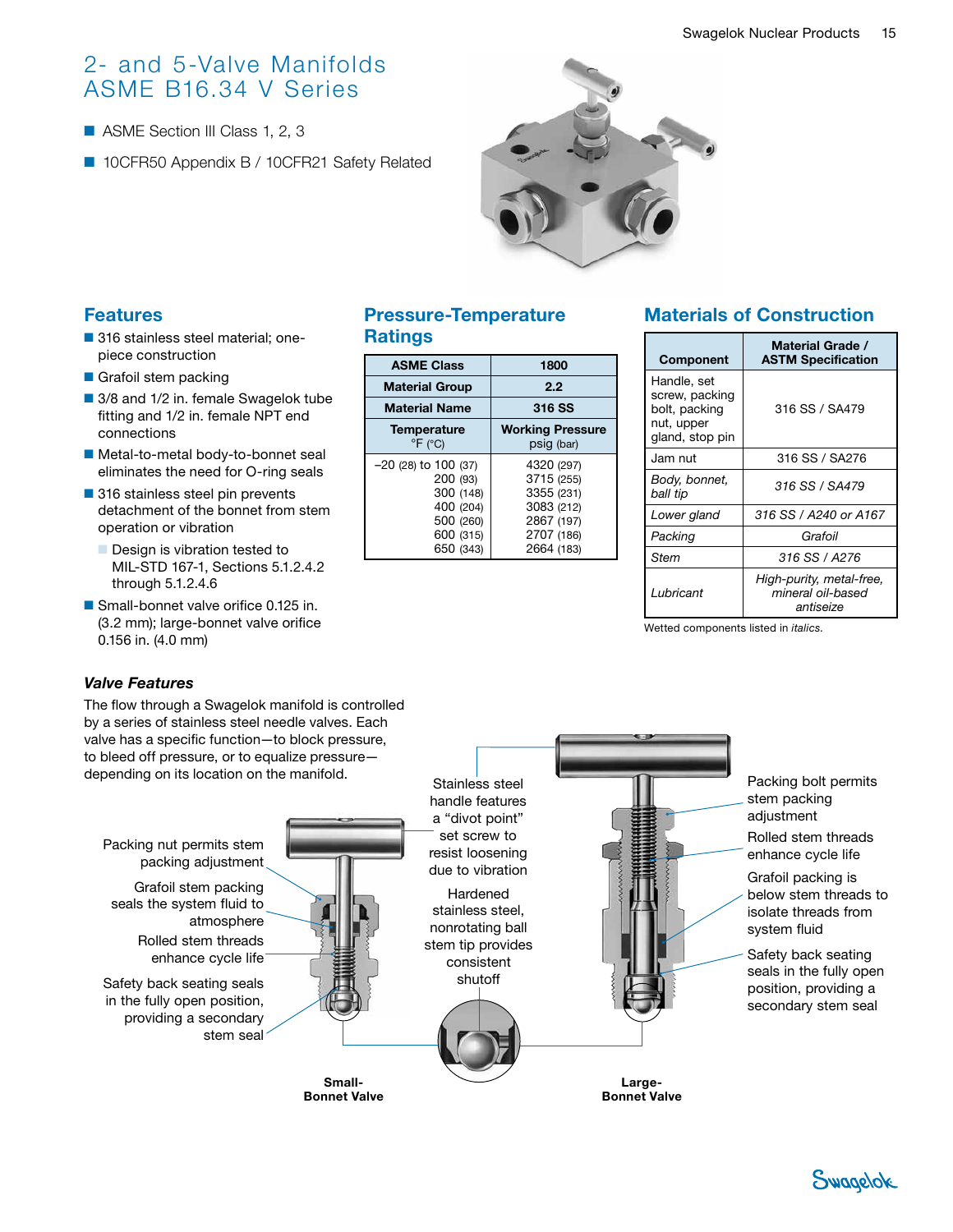#### 16 Swagelok Nuclear Products

#### **Testing**

Every ASME B16.34 60 manifold is factory tested with nitrogen at 1000 psig (69 bar). Seats have a maximum allowable leak rate of 0.1 std cm3/min. Additionally, each valve is shell tested at 1.5 times the rated pressure to a requirement of no detectable leakage with a liquid leak detector. Each valve is seat tested at 1.1 times the rated pressure.

### Cleaning and Packaging

All ASME B16.34 manifolds are free of foreign material such as dirt, oil, grease, rust, scale, and compounds used during fabrication, prior to shipment. Cleaning agents and processes will not harm surfaces or finishes or affect material properties or valve operation.

Cleanliness of the valves is in accordance with NQA-1 Subpart 2.1 Class B or equivalent (ANSI N45.2.1). Packaging procedures are in accordance with NQA-1 Subpart 2.2 or equivalent (ANSI N45.2.2).

### Dimensions and Ordering Information

Dimensions are for reference only and are subject to change.

See How to Order, page [2](#page-1-0), for detailed ordering instructions.

- $\triangle$  A packing adjustment may be required periodically to increase service life and to prevent leakage.
- $\triangle$  Valves that have not been cycled for a period of time may have a higher initial actuation torque.
- $\triangle$  To increase service life, ensure proper valve performance, and prevent leakage, apply only as much torque as is required to achieve positive shutoff.

#### *2-Valve Manifolds*



|                    |                                         | <b>Basic</b>           | <b>Dimensions, in. (mm)</b> |            | Weight      |
|--------------------|-----------------------------------------|------------------------|-----------------------------|------------|-------------|
| Instrument<br>Side | <b>End Connections</b>                  | <b>Ordering Number</b> | Α                           |            | $Ib$ (kg)   |
|                    | 3/8 in. female<br>Swagelok tube fitting | SS-V2BFS6-CL1800       | 4.21 (107)                  | 3.05(77.5) | 2.78 (1.26) |



Process Side